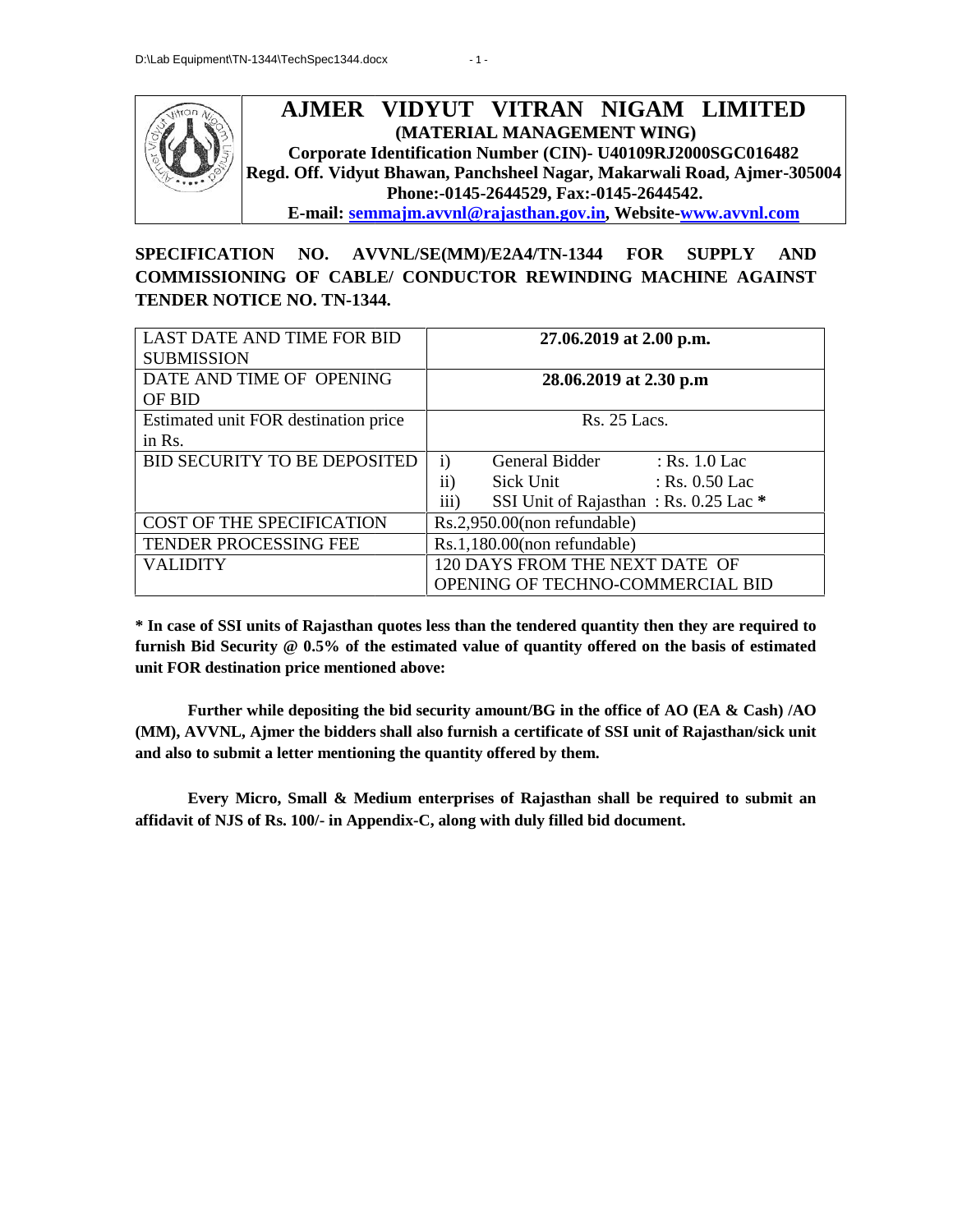|               |                                         | <b>Remarks</b>          |
|---------------|-----------------------------------------|-------------------------|
| Section-I     | Instructions to tenderers               |                         |
| Section -II   | <b>General Conditions of Contract</b>   |                         |
| Section -III  | <b>Technical Specification</b>          |                         |
| Schedule-I    | Schedule of requirement                 |                         |
| Schedule-II   | Prices                                  |                         |
| Schedule-III  | Pre-Qualification Requirement (PQR)     |                         |
| Schedule-IV   | Price Schedule                          | To be furnished in BOQ. |
| Schedule-IV-A | Details of tendered quantity, quantity  |                         |
|               | offered                                 |                         |
| Schedule-VI-A | Departure from the requirement of       |                         |
|               | Technical Specification.                |                         |
| Schedule-VI-B | Departure from commercial terms &       |                         |
|               | conditions of specification.            |                         |
| Schedule-VII  | List of past supplies.                  |                         |
| Schedule-VIII | Delivery Schedule                       |                         |
| Schedule-IX   | List of equipment & technical hands     |                         |
|               | available with tendering firm.          |                         |
| Schedule-X    | General Particulars about the tender in |                         |
|               | <b>brief</b>                            |                         |
| General       | Amendment in ITB and GCC                |                         |
| Appendix-A    | Performa for Bid Security               |                         |
| Appendix-B    | <b>Bank Account details</b>             |                         |
| Appendix-C    | Format of Affidavit of MSME Unit        |                         |
| Appendix-D    | Declaration by the Bidder               |                         |

## **INDEX**

- 1. Tender documents will be made available on e-Tendering portal http://www.eproc.rajasthan.gov.in/nicgep/app. The bidders, in their own interest are requested to read very carefully the tender document before submitting the bid only through online on website http://www.eproc.rajasthan.gov.in/nicgep/app. The bidders can download bid documents and submit their bids up to 2.00 p.m. one day prior to schedule date of opening of respective bid mentioned above.
- 2. Eligible bidders should submit their bid well in advance instead of waiting till last date. AVVNL will not be responsible for non-submission of Bid due to any website related problems.
- 3. The Tender process fee **Rs.1,180/-** to be paid by Demand Draft/Banker's Cheque in favour of MD,RISL, Jaipur and cost of tender specification to be paid by Demand Draft/Banker's Cheque in favour of Sr. AO(EA & Cash), AVVNL, Ajmer (payable at Ajmer), be deposited in the office of the Superintending Engineer (MM), AVVNL, Vidyut Bhawan, Panchsheel Nagar, Makarwali Road, Ajmer-305004 up to 1.00 p.m. up to one WORKING day prior to schedule date of opening of respective bid.

The Bid Security amount (as applicable) to be paid by Demand Draft/Banker's Cheque in favour of Sr. AO (EA & Cash), AVVNL, Ajmer (payable at Ajmer) or Bank Guarantee, in specified format, of a scheduled bank in favour of Superintending Engineer (MM), AVVNL, Ajmer, be deposited in the office of the Accounts Officer (MM), AVVNL, Vidyut Bhawan, Panchsheel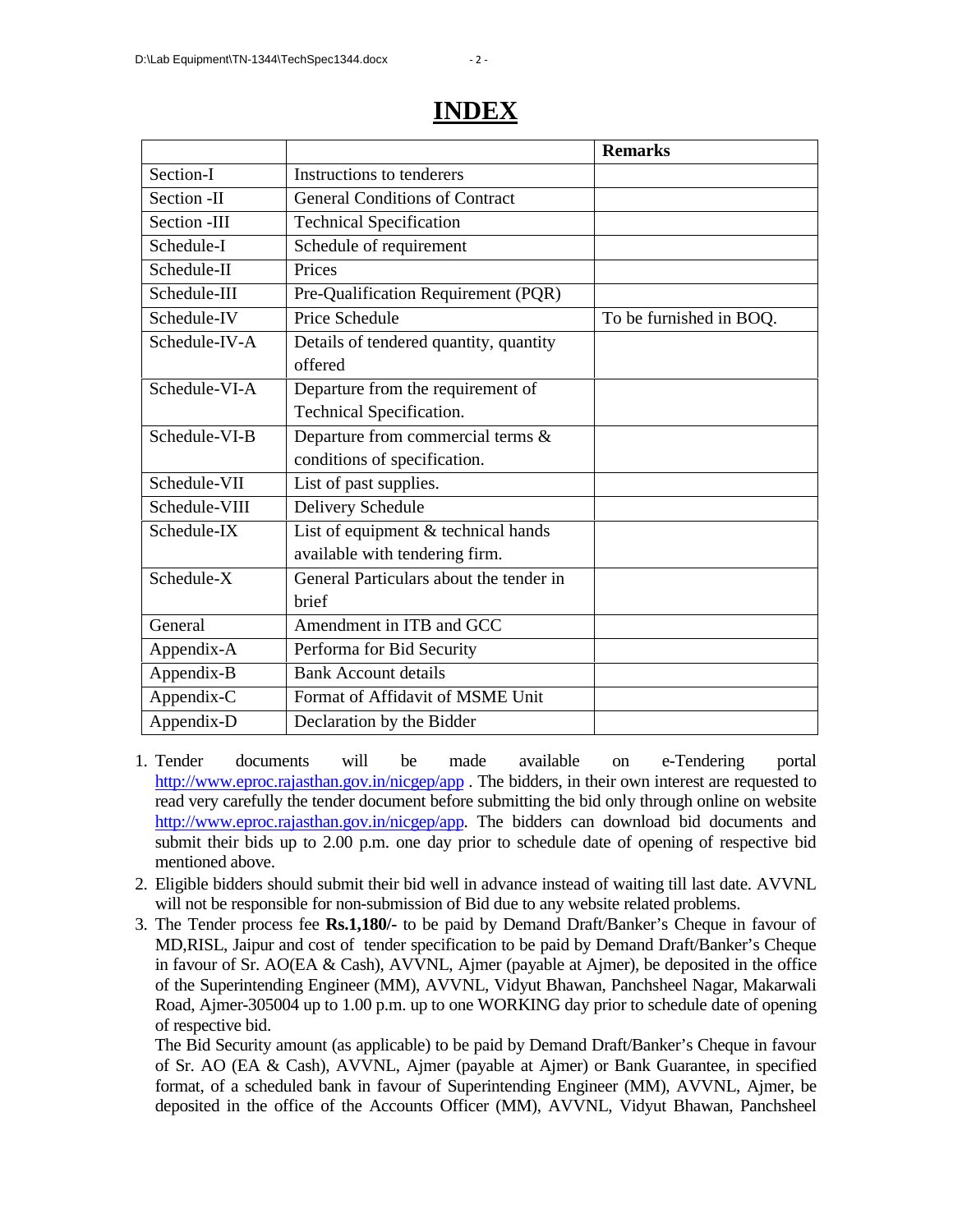Nagar, Makarwali Road, Ajmer-305004 up to 1.00 p.m. up to one WORKING day prior to schedule date of opening of respective bid.

- 4. The bidders are required to **upload the** receipt of deposing all above payments along with their tender at the relevant place on the scheduled date & time otherwise their bids are liable to be rejected.
- Note :- 1. All eligible interested bidders are required to get enrolled on e-Tendering portal http://www.eproc.rajasthan.gov.in/nicgep/app.
	- 2. If any difficulty arises, in down downloading/ uploading of tender you may contact in the RISL, Jaipur Rajasthan at following Contact/address

Address of RISL:- Raj COMP Info Services Limited (RISL) 1 st Floor, Yojana Bhawan, Tilak Marg, C-Scheme, Jaipur (Rajasthan) Phone: 0141- 5103902, 4031900 Fax: 0141-2228701 Web: http://risl.rajasthan.gov.in, Email: info.risi@rajasthan.gov.in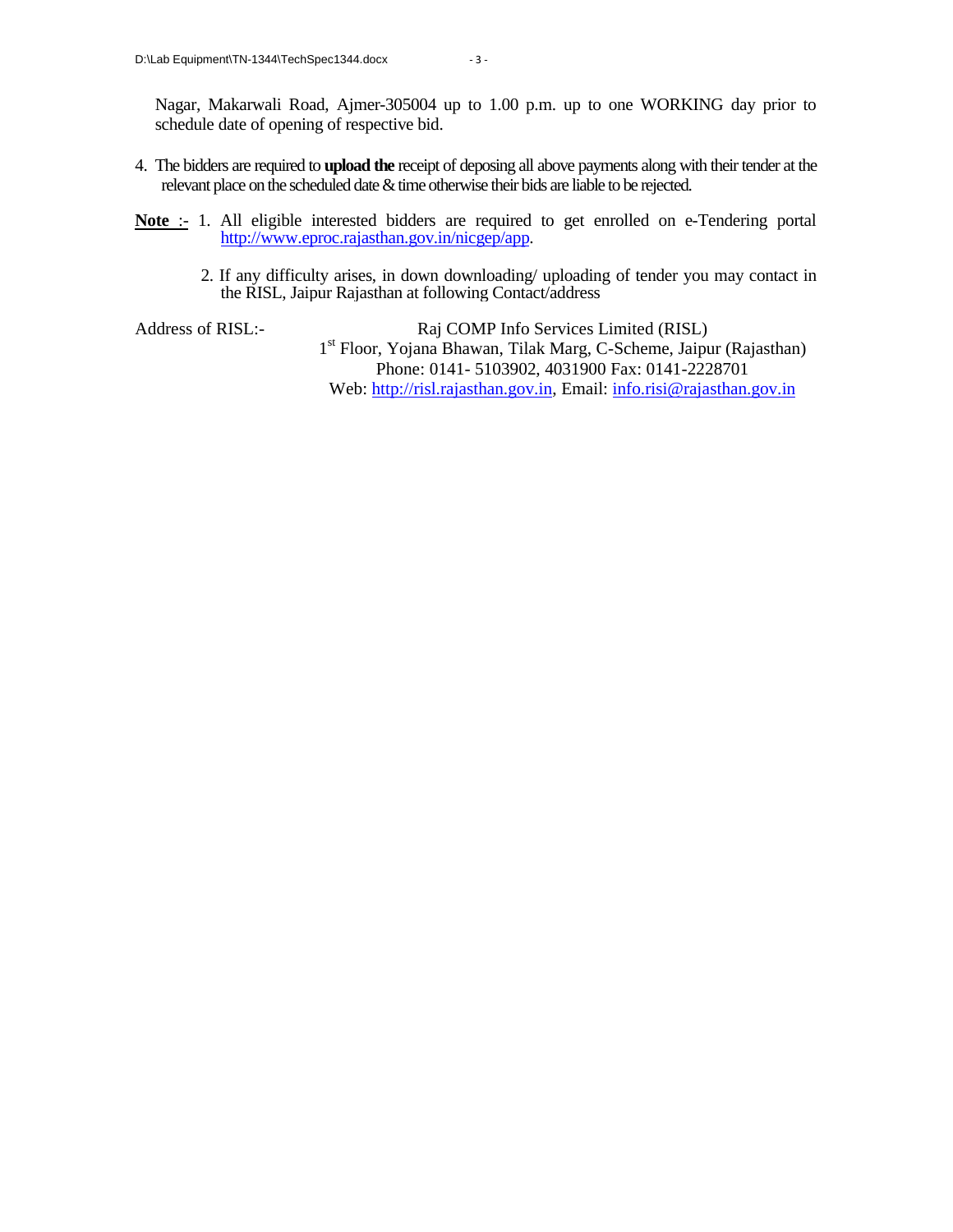### **SECTION-III**

### **TECHNICAL SPECIFICATION FOR SUPPLY AND COMMISSIONING OF CABLE/ CONDUCTOR REWINDING MACHINE AGAINST TN-1344**

### **1.0 OBJECTIVE**

Ajmer Vidyut Vitran Nigam Limited (AVVNL) is engaged in Distribution and Transmission of electricity and purchase of various material For such purpose from outside sources. AVVNL is having in-house testing laboratory to carry out sample testing of such purchased material. To further augment the testing facilities, rewinding of cable/conductor is to be included.

#### **2.0 SCOPE OF WORK:-**

The scope of work mainly comprises of:-

- i) Design, supply and commissioning of cable/conductor rewinding machine along with all accessories required for the purpose. The machine must have the valid calibration certificate from NABL accredited test house.
- ii) Installation and commissioning of above equipment at Central Testing Laboratory (CTL), AVVNL, shall include all civil works (except the building work) viz. Foundation etc. and other work with supply of all petty items required for such installation and testing.
- iii) Any other activity which are not specifically mentioned but essentially required to achieve the work objective.
- iv) To provide operation and maintenance manual including drawings three Nos.
- V) Spare parts and consumable items along with list.
- vi) On site Guarantee for 5 years for instrument/ equipment including whole systems.

### **3.0 TECHNICAL SPECIFICATION:-**

- i) Rewinding machine having main body of MS plate and MS Channel with suitable clutch for layering and tension control for rewinding of ACSR/ AAAC conductor of different sizes/rating and 33 KV cable up to size  $3Cx400$  mm<sup>2</sup>.
- ii) Drum weight capacity up to 5.0 tons for light duty machine and up to 15.0 tons for heavy duty machine.

#### **A) Maximum drum size:**

| <b>Particulars</b> | <b>Light Duty Machine</b> | <b>Heavy Duty Machine</b> |
|--------------------|---------------------------|---------------------------|
| Flange Dia         | 1400mm                    | 2600 mm                   |
| Barrel dia         | $300 - 600$ mm            | $1650$ mm                 |
| <b>B</b> ore       | 80mm & 100mm              | $130 \text{ mm}$          |
| Overall Width      | 650-1000mm                | 1800 mm                   |

#### **B) Type :**

- i) Pillar type take up unit with clutch device and power pack unit.
- ii) Pillar type pay Off stand unit with tensioning device suitable to accommodate the cable/ conductor drum.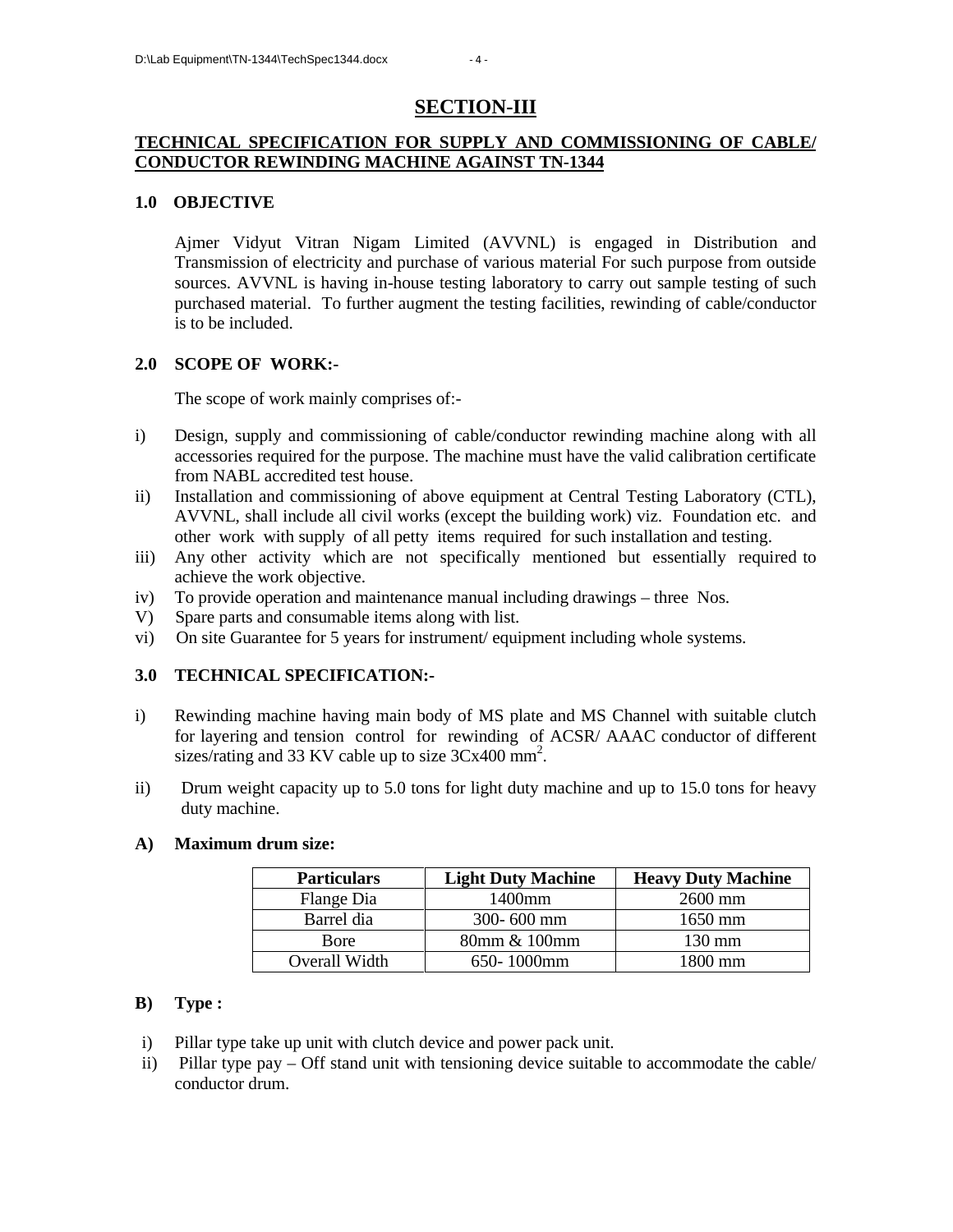#### **C) Lifting lowering of drum:**

Motorized with siding pintle / collar for adjustment of drum width, Raising, lowering and reel holding sensed by proximity/ limit switches.

#### **D) Traversing unit:**

Automatic traversing unit with variable traverse of drum.

#### **E) Measuring Unit:**

Very accurate measuring unit with a counter having two vertical and horizontal guide rollers at entrance and exit of measuring unit with digital counter meter.

#### **F) Liner Speed :**

Maximum Speed – 60mt./ minute. Minimum Speed - 10mt./minute.

Speed control by A.C. drive.

### **4.0 STANDARDS :**

The machine shall conform to the provision of latest issues of standards to be read with upto date and latest amendments/ revisions thereof. Equipments conforming to any other international standard(s) which ensure(s) equal or better quality will also be acceptable and in such case(s) bidder shall clearly indicate the salient points of difference between the standards adopted and as specified ones.

#### **5.0 INSTALLATION & COMMISSIONING:**

The rewinding machine shall be suitably installed  $\&$  commissioned at Central Testing Laboratory (CTL) AVVNL, Ajmer. The installation and commissioning involves all required earthling, foundation as per the prevailing standards. All control/ power cable incoming control panel consists of input & output voltage, input and output current etc. for equipment shall be supplied by the bidder for functional operation of the system.

The bidder shall furnish a schematic diagram showing the layout, foundation, earthing of each equipment, rating, make and specification along with technical offer.

| <b>Particulars</b>     | <b>Light Duty Machine</b>      | <b>Heavy Duty Machine</b>     |
|------------------------|--------------------------------|-------------------------------|
| Reel size              | 700 mm to 1400 mm              | 1000-2600 mm                  |
| Barrel size            | 300 -600 mm                    | 800 mm (Minimum)              |
| Width                  | 650 mm - 1000 mm               | 1000-1800 mm                  |
| Traverse               | $550$ mm $-900$ mm             | 900-1500 mm                   |
| Capacity               | 5000 Kg.                       | 15000 Kg.                     |
| Bore                   | 80 mm & 100 mm                 | 80 mm, 100 mm & 125 mm        |
| Traverse screw Pitch   | 4 TPI                          | 4 TPI                         |
| Sensing                | Raising, lowering & Sensed by  | Raising, lowering & Sensed by |
|                        | proximity/limit switches.      | proximity/limit switches.     |
| <b>Column Movement</b> | Motorized.                     | Motorized.                    |
| Reel Drive             | 7.5 HP AC motor with reduction | 15 HP AC Motor with           |

#### **TAKE-UP STAND COLUMN SHIFTING TYPE:**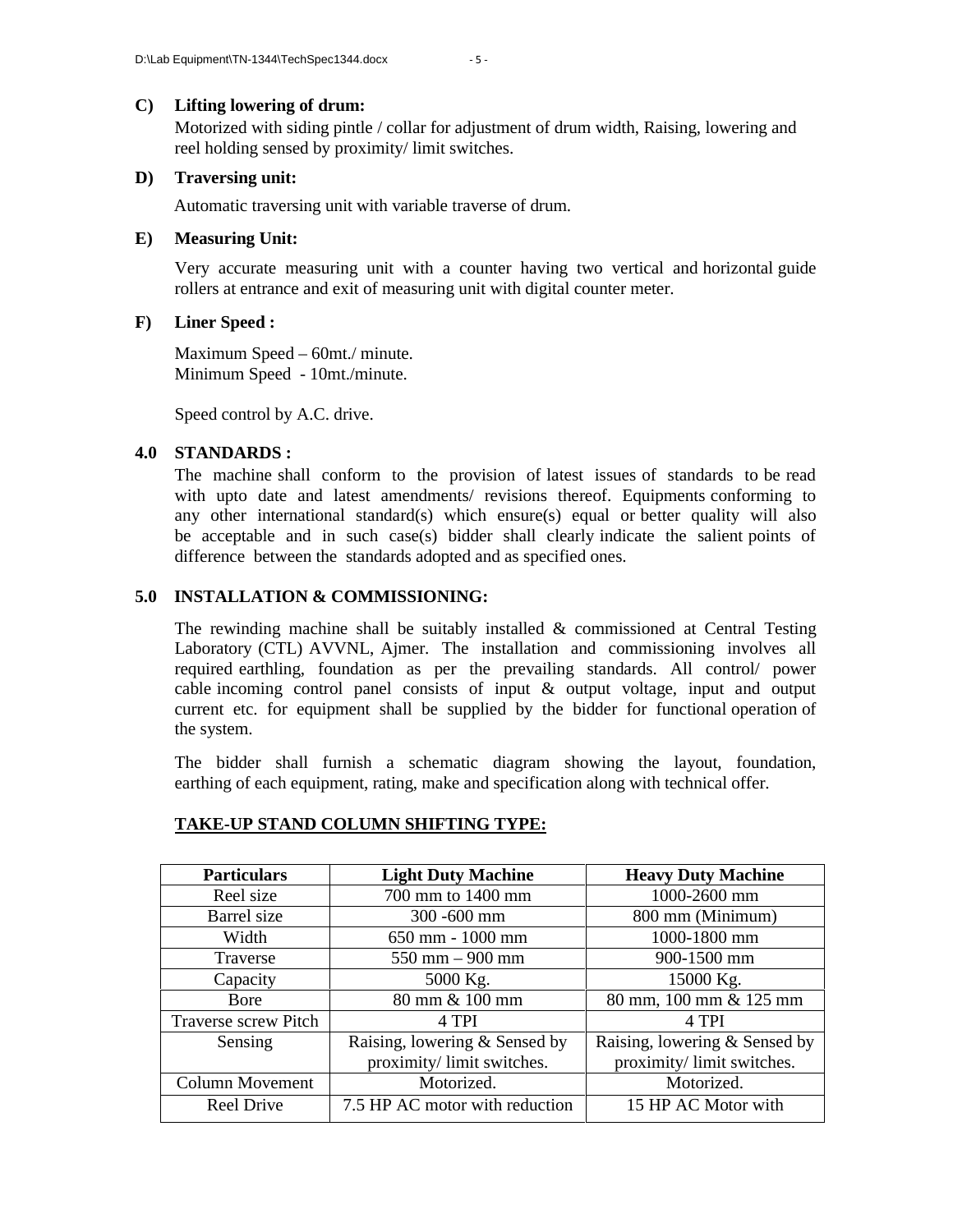|                        | Gear Box foot mounted box 130 | reduction Gear Box 8" 1/40     |  |
|------------------------|-------------------------------|--------------------------------|--|
|                        | mm, ratio $1/25$              | ratio.                         |  |
| Reel RPM               | 20 RPM(Variable by AC drive)  | 20 RPM (Variable by AC drive)  |  |
| Column Movement        | Motorized                     | Motorized                      |  |
| Reel Holding           | On Pintles                    | On Pintles                     |  |
| Up down Geared         | $1$ HP $-$ 2 Pcs Gear Motor   | $3 H.P. - 2 Pcs Gear Motor 30$ |  |
| Motor                  |                               | <b>RPM</b>                     |  |
| Reverse Forward        | $2$ HP $-1$ Pcs Gear Motor    | $2$ HP. $-2$ Pcs Gear Motor 30 |  |
| Geared Motor           |                               | <b>RPM</b>                     |  |
| <b>Traverse Geared</b> | 1.5 HP Gear Motor             | 1.5 HP Gear Motor 50 RPM       |  |
| Motor                  |                               |                                |  |
| <b>Counter Meter</b>   | Provided                      | Provided                       |  |

### **PAY OFF COLUMN SHIFTING TYPE:**

| <b>Particular</b>    | <b>Light Duty Machine</b>         | <b>Heavy Duty Machine</b>        |
|----------------------|-----------------------------------|----------------------------------|
| Reel size            | 700 mm to 1400 mm                 | 1000-2600 mm                     |
| Barrel size          | 300 mm                            | 800 mm (Minimum)                 |
| Width                | 650 mm - 900 mm                   | 1000-1800 mm                     |
| Traverse             | $550 \text{ mm} - 900 \text{ mm}$ | 900-1500 mm                      |
| Capacity             | 5000 Kg                           | 15000 Kg.                        |
| Bore                 | 80 mm & 100 mm                    | 80 mm, 100 mm & 125 mm           |
| Column Movement      | Motorized.                        | Motorized.                       |
| Sensing              | Raising, lowering & Reel          | Raising, lowering & Reel         |
|                      | Holding, Sensed by proximity/     | Holding, Sensed by proximity/    |
|                      | limit switches.                   | limit switches.                  |
| Reel Holding         | On Pintles                        | On Pintles                       |
| Up down Geared Motor | $1$ HP $-$ 2 Pcs                  | $5$ H.P. $-2$ Pcs (As H.T. cable |
|                      |                                   | drums are heavy)                 |
| Reverse Forward      | $2$ HP $-1$ Pcs                   | $5$ HP $-$ 2 Pcs                 |
| <b>Geared Motor</b>  |                                   |                                  |

### **NOTE- The rating of motors, drives and other fittings motioned above are minimum values and bidder may offer better and higher option as per suitability of design without extra charges.**

### **6.0 PACKING AND FORWARDING:**

The packing of the equipment shall be such that it should not get damaged during transit. Each test set shall be supplied with suitable packing for easy transportation, rugged use and to prevent damage during transit in addition to packing as per relevant clause of GCC. The supplied equipments should be immune to vibrations and shocks in normal transportation and handling.

### **7.0 INSPECTION AND TESTING**:

Inspection & testing shall be as per relevant IS/GTP of PO. The inspecting officer shall inspect the offered material for physical verification and inspection as per specification and purchase order.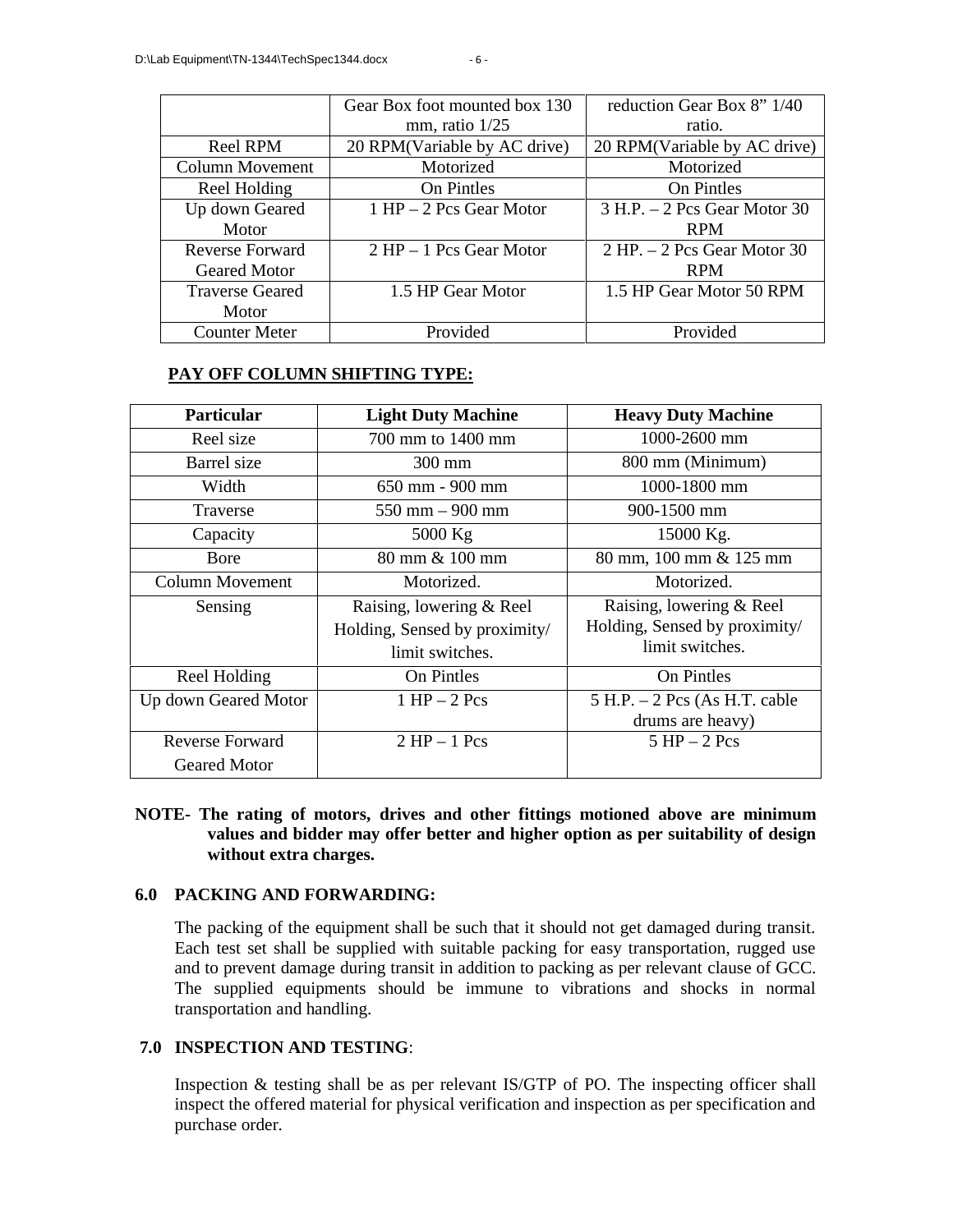The suppliers should satisfy themselves that the stores are in accordance with the terms of the contract and fully confirm to required specifications by carrying out a thorough preinspection of the items before offering the same for inspection to the inspecting officer nominated by the purchaser. Such pre-inspection on the part of the suppliers would minimize the chances of rejection in inspection.

The material shall be tested and inspected by an authorized inspecting officer of the purchaser before dispatch. The purchaser reserves the right to get the material tested in any testing laboratory before dispatch.

### **8.0 TEST CERTIFICATES:**

The requisite test/calibrations certificates shall be essentially provided by the bidder for the equipment/machinery used as per relevant standard traceable to any NABL/ International Standards.

### **9.0 COMPLETENESS OF EQUIPMENT:**

Any fitting accessories or apparatus which may not have been specifically mentioned in the specification be deemed to be included and shall be supplied by the bidder without the extra charges. The rewinding machine shall be complete in all respect whether such details are mentioned or not mentioned in this specification.

### **10.0 MAINTENANCE AND GUARANTEE**:

The guarantee shall be for the period of **5 years** from the date of dispatch, the bidder shall replace the defective item/equipment at the purchaser store within period of 45 days from the date of intimation (from the concerned CTL/ACOS) of failure, in case defective item/equipment are not replaced in stipulated period the penalty as per clause of delay in delivery shall be applicable.

### **11.0 DRAWING AND BILL OF MATERIAL**:

Detailed dimensional drawings of machine and Bill of Material, including detailed leaflet of installation and fitting along with the details of foundation showing clearly the requirement of minimum floor area / plan dimensions and its constructions features should be furnished with the tender offer.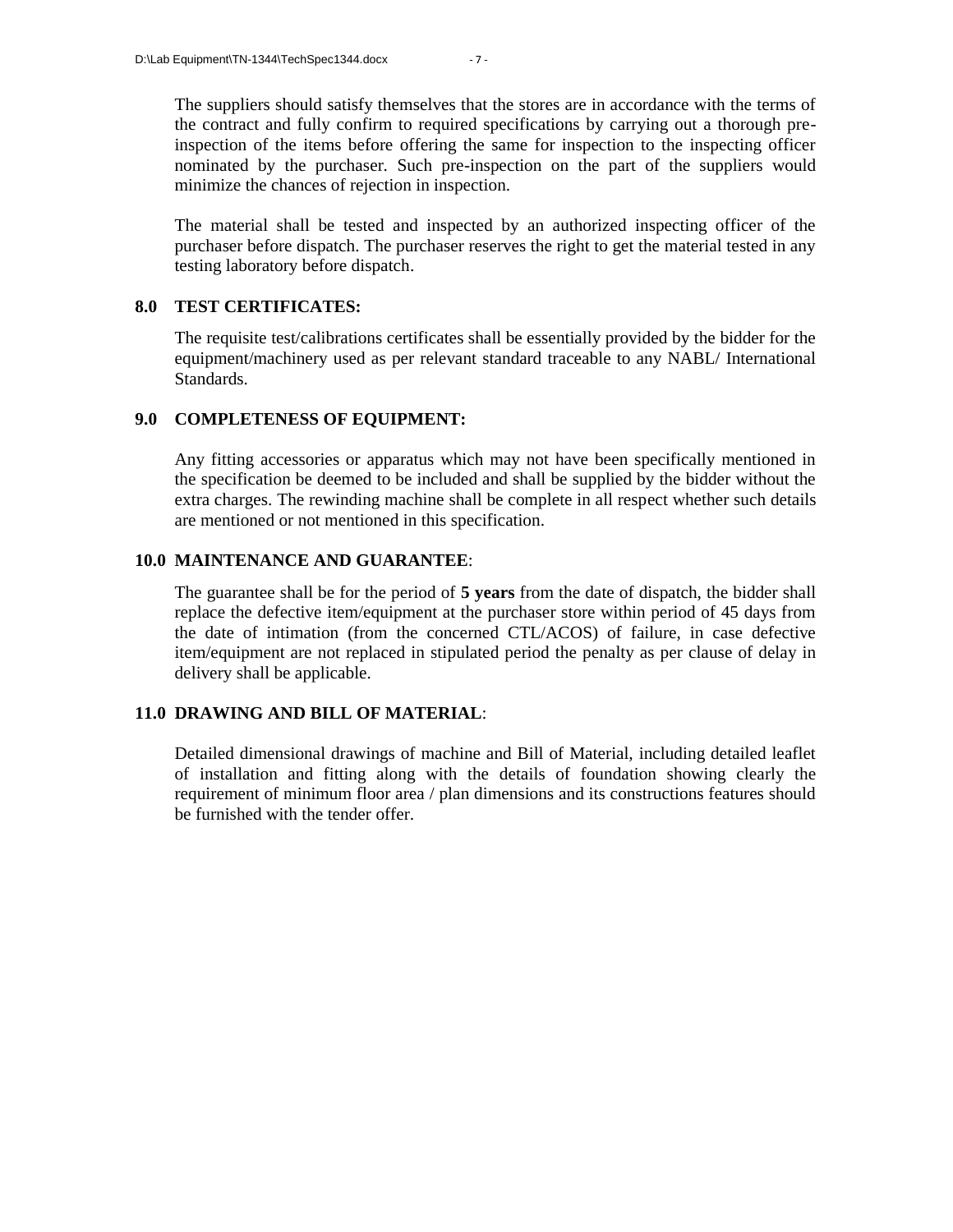#### **Schedule – I**

| S. N. | <b>Description of Equipment required</b> | Qty. in Nos. |
|-------|------------------------------------------|--------------|
|       | Supply and Commissioning of Heavy Duty   |              |
|       | Cable/Conductor Rewinding Machine        |              |
|       | Supply and Commissioning of Light Duty   |              |
|       | Cable/Conductor Rewinding Machine        |              |

### **SCHEDULE OF REQUIREMENT**

**Note:**

- **1- The quantity indicated above is only provisional and the purchaser reserves the right to either revise the same or opt to purchase some items / drop some items out of total requirement at the time of deciding the tender.**
- **2- The above-mentioned quantity is tentative and may increase/decrease as per requirement to any extent at the time of finalization of tender.**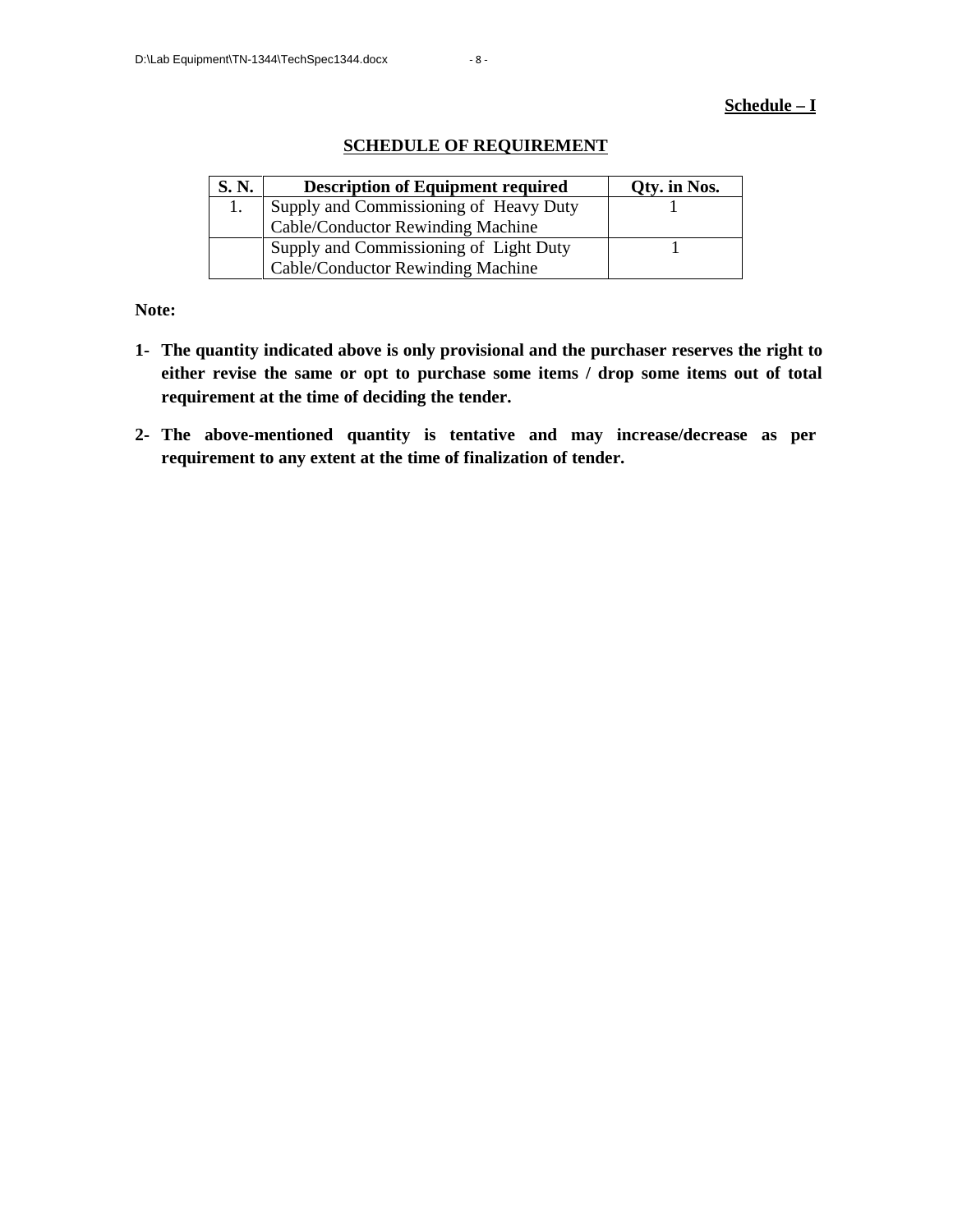### **BILL OF MATERIAL**

### **(To be filled in by tenderer and sent with tender)**

The tenderer shall state under this schedule, complete bill of material for each of the equipment specified including all accessories & fittings, if any (For Both type of Machines)

| S. N. | Name of item | Quantity | Code No., if any |
|-------|--------------|----------|------------------|
|       |              |          |                  |
|       |              |          |                  |
|       |              |          |                  |
|       |              |          |                  |
|       |              |          |                  |
|       |              |          |                  |
|       |              |          |                  |
|       |              |          |                  |
|       |              |          |                  |
|       |              |          |                  |
|       |              |          |                  |

**Signature of Tenderer & Seal**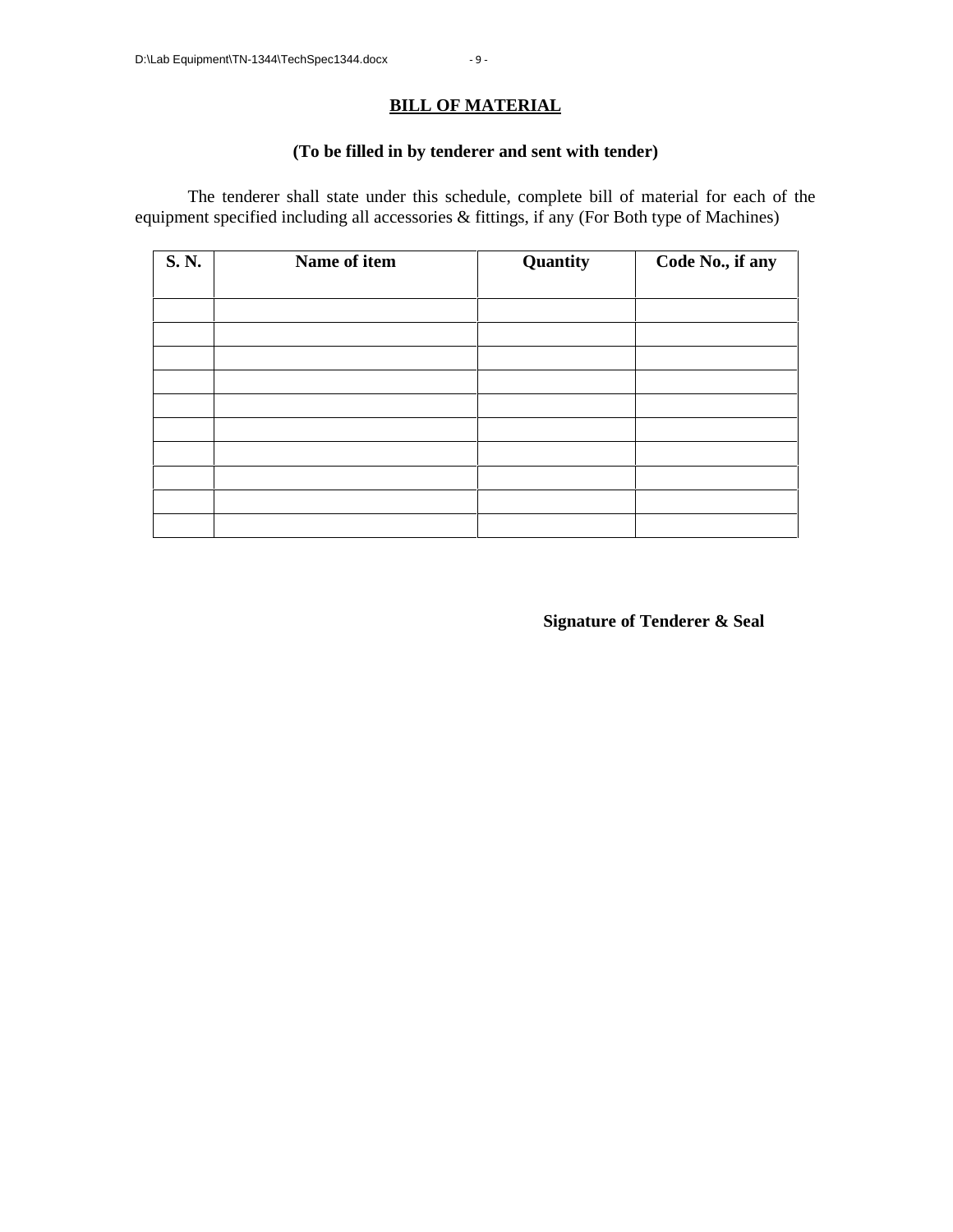### **PURCHASE OF CABLE/CONDUCTOR REWINDING MACHINE AGAINST TN-1344**

### **PRICE ARE "FIRM"**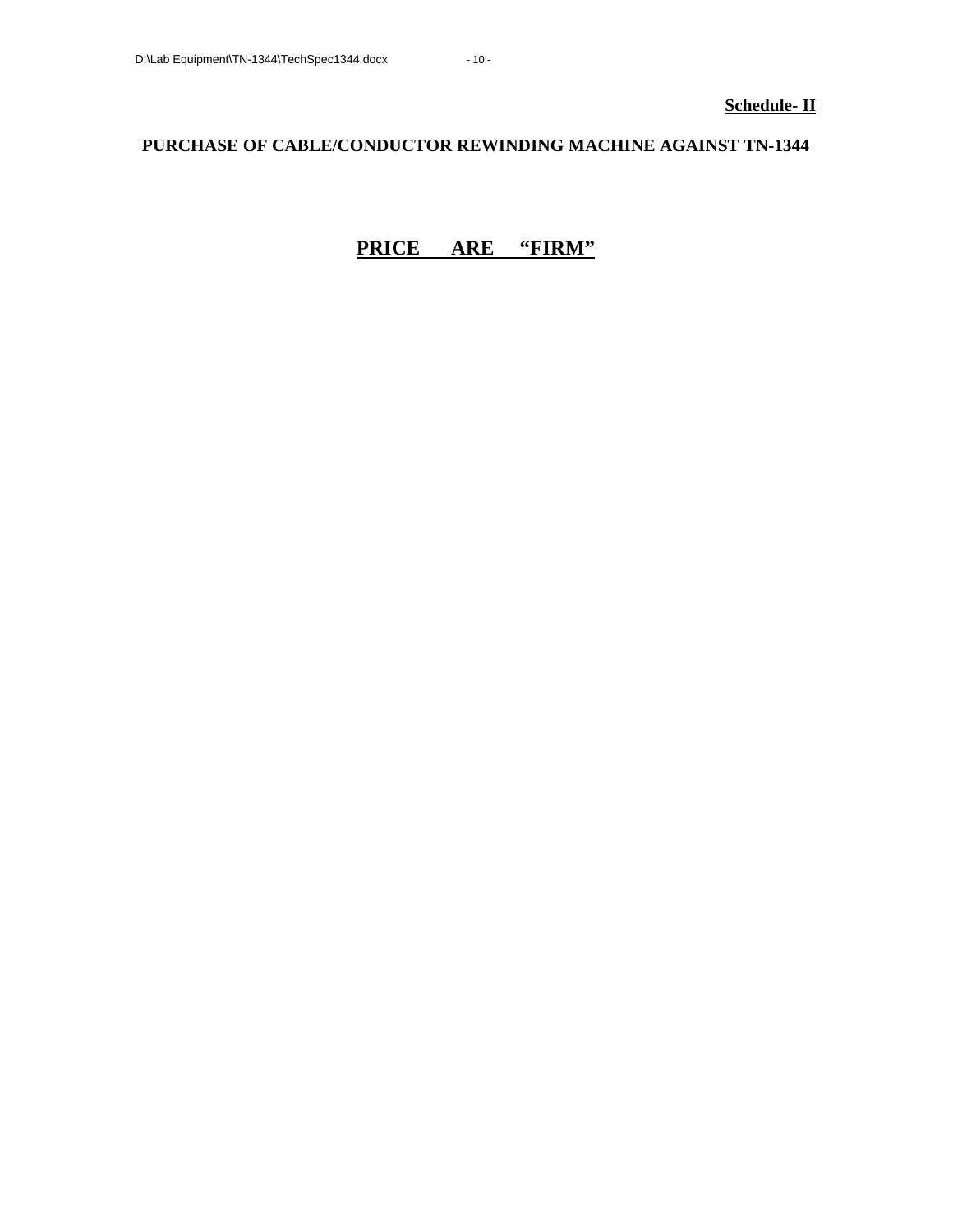**Schedule-III**

#### **PRE-QUALIFICATION REQUIREMENTS**

The bidder should fulfill following qualifying requirements for successful participation in the tender along with relevant documentary evidence supporting each qualifying requirement without which the offer shall be considered non-responsive & rejected.

- I) The bidder should be a manufacturer /authorized dealer/sole distributor/sole selling agent of offered item(s).
- II) The bidder (Principal in case bidder is not manufacturer) should possess adequate testing facilities for carrying out routine & acceptance test of items as per relevant standard at their works. The bidder shall furnish documentary evidence in support for conducting routine & acceptance test.
- III) The bidder shall clearly indicate the deviations such as Technical Deviation & Commercial Deviations in the prescribed proforma only. The deviations indicated elsewhere in the bid shall not be accepted.
- IV) The bidder must clearly fill up each and every particular of Guaranteed Technical Particulars annexed with Technical Specification otherwise he will be responsible for Technical Non-Responsiveness.
- **Note:**1- Discom reserves the right to reject any offer on the basis of poor record of performance in execution of previous order(s)/equipment supplied/after sales service while evaluating the technical bid (Part-I).For this purpose last three orders executed by the bidder for same or similar items in Discoms/erstwhile RSEB shall be considered.

**--xxx--**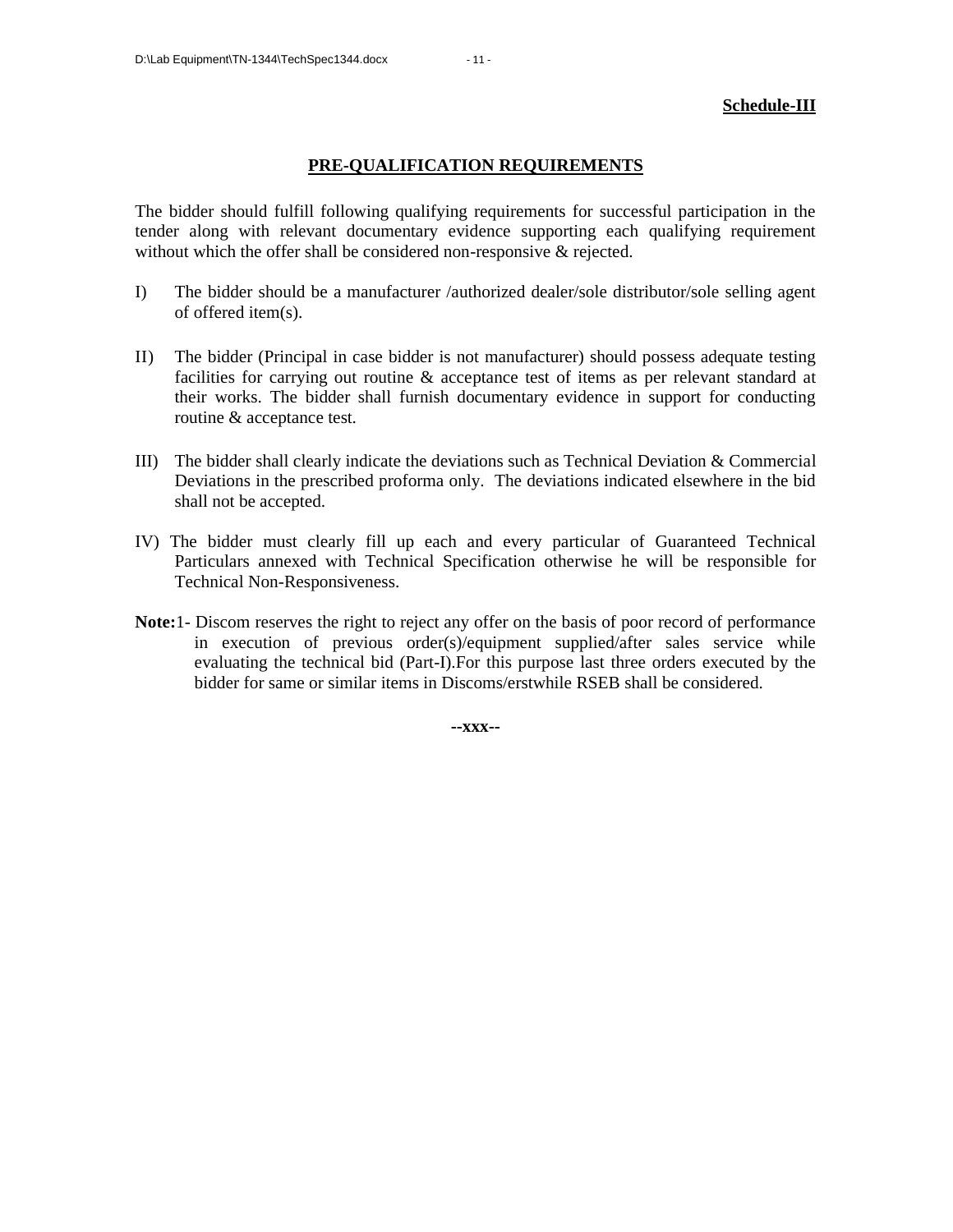**Schedule–IV "A"**

### **Must be filled in by the bidder and attach with technical bid**

**To,**

**The Superintending Engineer (MM), Ajmer Vidyut Vitran Nigam Limited, Ajmer.**

Dear Sir,

With reference to your tender invitation against Specification No AVVNL/SE (MM)/E2A4/TN-1344, we agree to supply following quantity.

| S.No. | <b>Particulars of item</b>             | <b>Tendered Oty.</b> | <b>Qty. Offered</b> |
|-------|----------------------------------------|----------------------|---------------------|
|       | Supply and Commissioning of Heavy Duty |                      |                     |
|       | Cable/Conductor Rewinding Machine      |                      |                     |
|       | Supply and Commissioning of Light Duty |                      |                     |
|       | Cable/Conductor Rewinding Machine      |                      |                     |

1. The offer is valid for a period of 120 days from the date of opening of this tender.

### 2. The prices **are FIRM**.

- 3. It is noted that the quantities as mentioned in the specifications are approximate and we agree to supply any quantity as per your requirement.
- 4. The delivery shall strictly be in accordance with our delivery clause as given in relevant schedule of this specification. In case we fail to deliver the material as indicated in clause 1.23, we shall pay penalty as per clause 1.24 of GCC (Schedule-II of this specification) enclosed with this specification.
- 5. The material shall confirm to your specification No. AVVNL/SE (MM)/E2A4/TN-1344 and as per relevant standard/ISS in all respect.
- 6. We confirm that we agree to all the terms and conditions as well as the technical stipulations of your specification No. AVVNL/SE (MM)/ E2A4/TN-1344 and there are no deviations other than as specified in the relevant Schedules-V (A&B).

**Dated : Signature of Tenderer & Seal**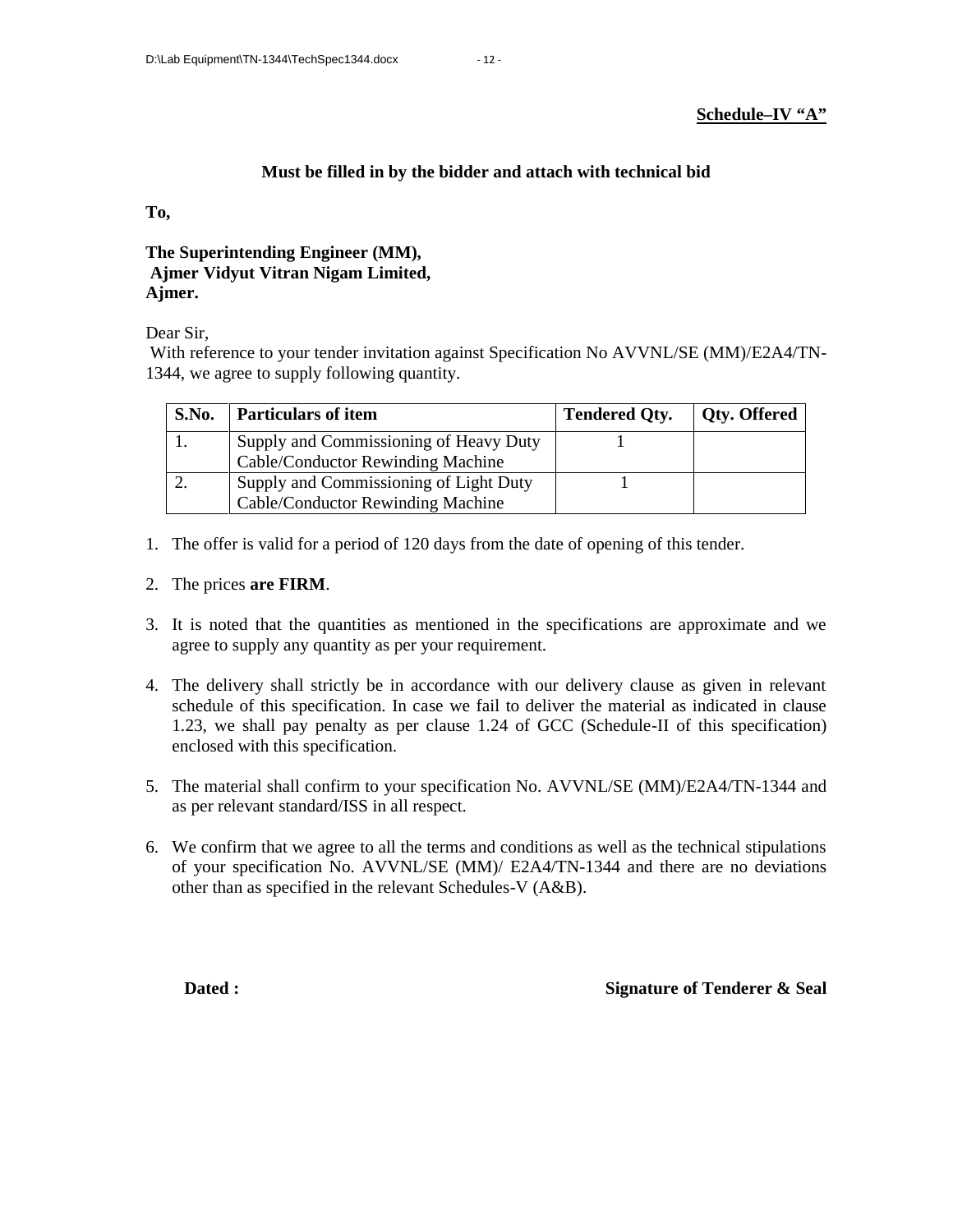**Schedule – VI (A)**



**AJMER VIDYUT VITRAN NIGAM LIMITED (MATERIAL MANAGEMENT WING) Corporate Identification Number (CIN)- U40109RJ2000SGC016482 Regd. Off. Vidyut Bhawan, Panchsheel Nagar, Makarwali Road, Ajmer-305004 Bhawan, Panchsheel Ajmer-305004Fax:-0145-2644542.Phone:-0145-2644529, Fax:-0145-2644542. E-mail:semmajm.avvnl@rajasthan.gov.in, Website-www.avvnl.com** <u>Schedule – VI (A)</u><br>VIDYUT VITRAN NIGAM LIMITED<br>ATERIAL MANAGEMENT WING)

### **DEPARTURE/DEVIATION FROM TECHNICAL SPECIFICATION TECHNICAL**

The bidder shall state under this schedule the departure from the Purchaser's specification in respect of technical is as under:-

S.No. Main Deviations from Technical Specification.

Certified that we agree to all the technical specification of the NIT except for the deviation to the extent indicated above. as under:-<br>
In Technical Specification.<br>
The total the technical specification of the NIT except Main state under this schedule the departure from the Purchaser's specification in<br>of technical is as under:-<br>Main Deviations from Technical Specification.<br>Main Deviations from Technical Specification.<br>And that we agree to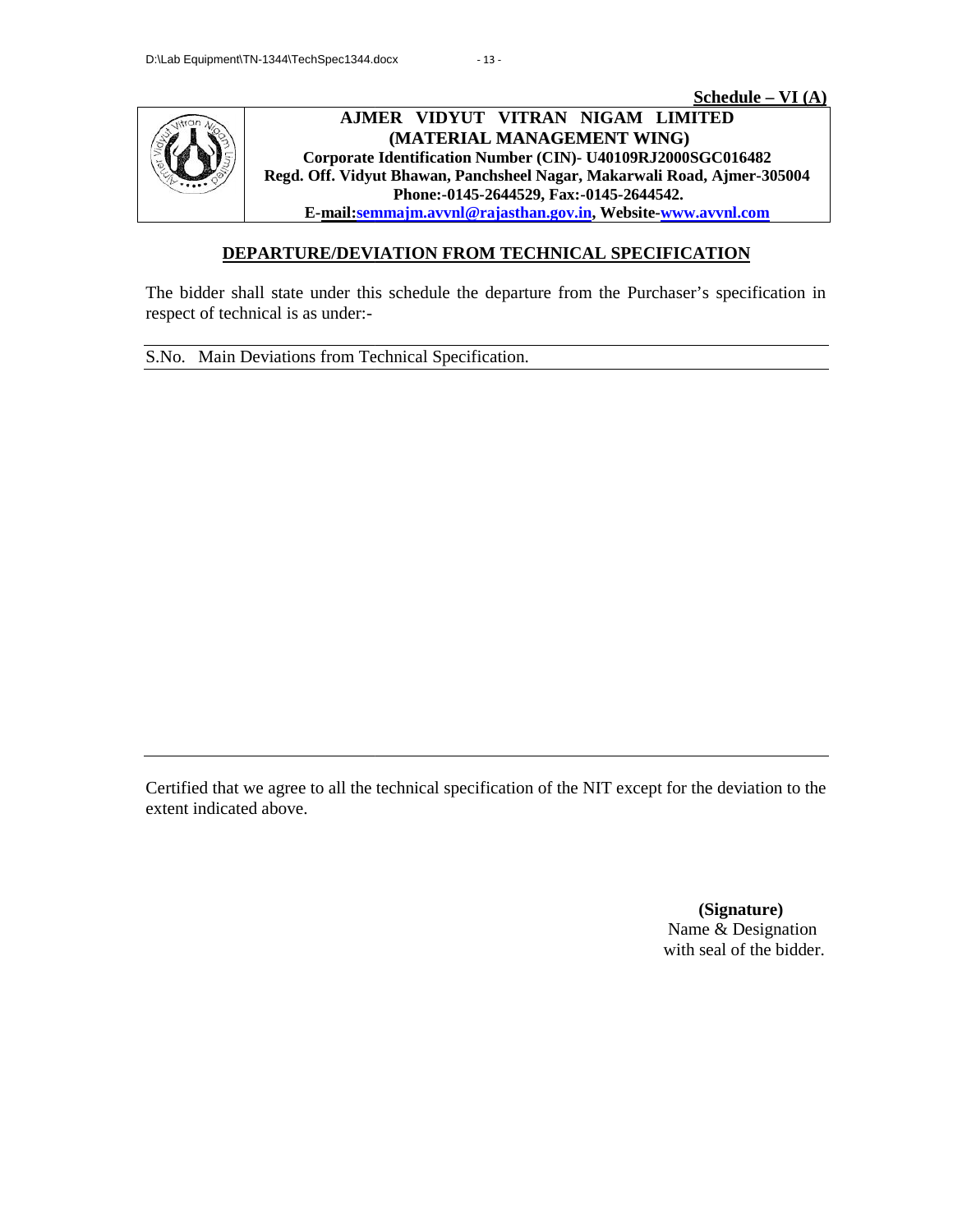



#### **AJMER VIDYUT VITRAN NIGAM LIMITED NIGAM AJMER (MATERIAL MANAGEMENT WING) Corporate Identification Number (CIN)- U40109RJ2000SGC016482 Regd. Off. Vidyut Bhawan, Panchsheel Nagar, Makarwali Road, Ajmer-305004 Phone:-0145-2644529, Fax:-0145-2644542. E-mail:semmajm.avvnl@rajasthan.gov.in, Website-www.avvnl.com** RIAL MANAGEMENT WING)<br>on Number (CIN)- U40109RJ2000SGC016482<br>Panchsheel Nagar, Makarwali Road, Ajmer-305004<br>145-2644529, Fax:-0145-2644542.

### **DEPARTURE FROM COMMERCIAL TERMS & CONDITIONS OF THE FROM TERMS SPECIFICATION**

The bidder shall state under this schedule the departure from the Purchaser's specification in respect of Commercial terms & conditions: respect of Commercial terms & conditions:-<br>S. No. Main Deviations from Technical Specification.

Certified that we agree to all the commercial terms & conditions as laid down in General Conditions of Contract to the specification except for the deviation to the extent indicated above. respect of Commercial terms & conditions:-<br>
S. No. Main Deviations from Technical Specification.<br>
Corditions of Contract to the specification except for the deviation to the extent indicated above.<br>
Conditions of Contract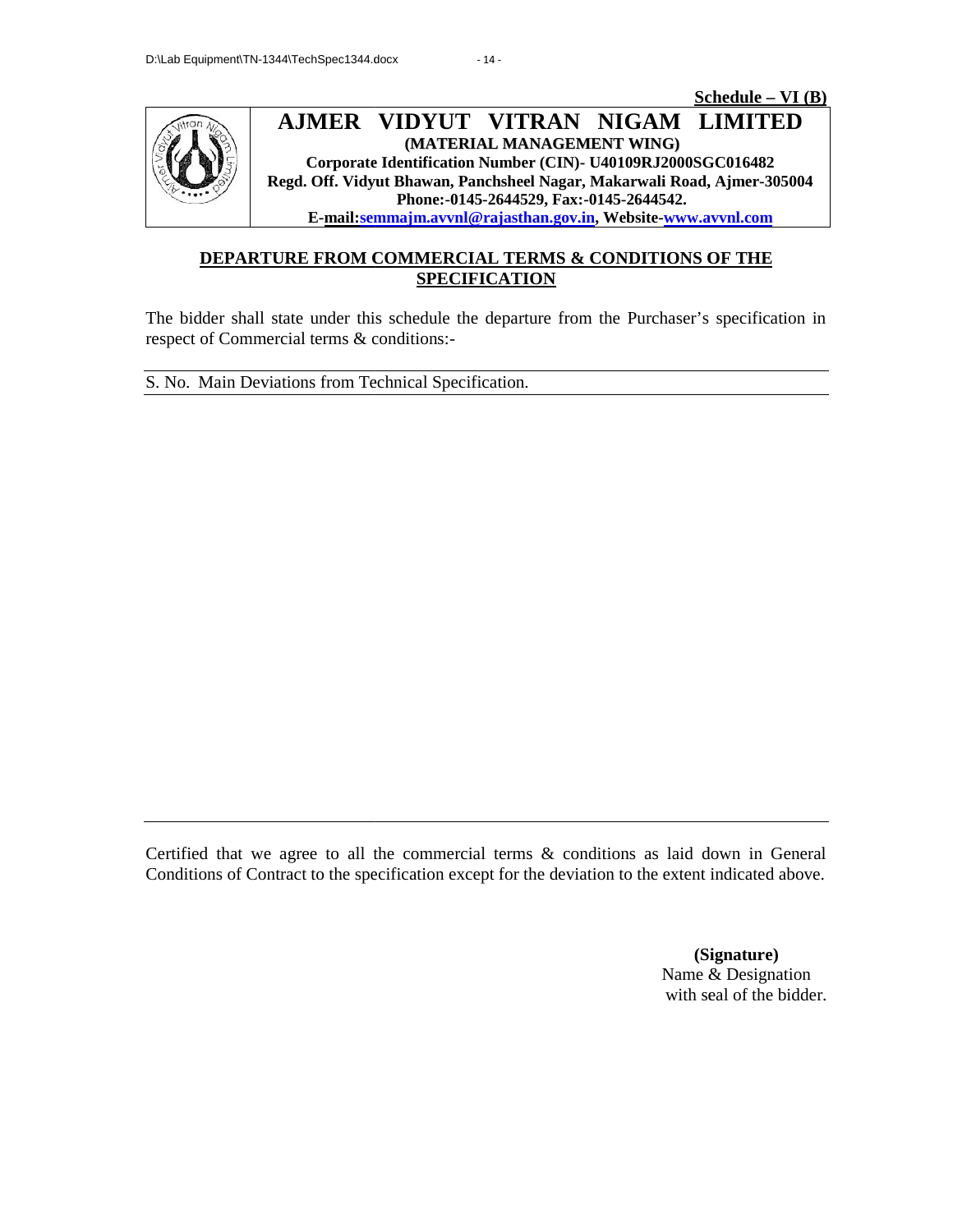

### **LIST OF PAST SUPPLIES**

The bidder shall state under this schedule whether material and equipments, similar to those The bidder shall state under this schedule whether material and equipments, similar to those offered in the tender have been previously supplied by him. A list shall be given of such orders executed by him together with information regarding the names of purchasing organizations, quantities supplied and when the supplies were effected. This list should be in form given below: executed by him together with information regarding the names of purchasing organizations,<br>quantities supplied and when the supplies were effected. This list should be in form given<br>below:-<br>S. No. Detailed particulars Qty ider shall state under this schedule whether material and equipments, similar to those<br>
in the tender have been previously supplied by linn. A list shall be given of such orders<br>
d by him together with information regardin

| S. No. Detailed particulars Qty in Order No. |  | Name & details                     | Date of |
|----------------------------------------------|--|------------------------------------|---------|
| of items supplied MT & Date                  |  | of purchasing authority Completion |         |
|                                              |  |                                    |         |

| If executed partially | whether still  | Delivery      | Remarks |
|-----------------------|----------------|---------------|---------|
| to be mentioned       | to be executed | stipulated in |         |
| (Qty. in M.T.)        |                | order         |         |
|                       |                |               |         |

**Note**: Separate schedules are to be furnished by the bidder for past supply to the AVVNL, Separate schedules are to be furnished by the bidder for past supply to the A Ajmer other State Electricity Boards and other Departments /Organizations.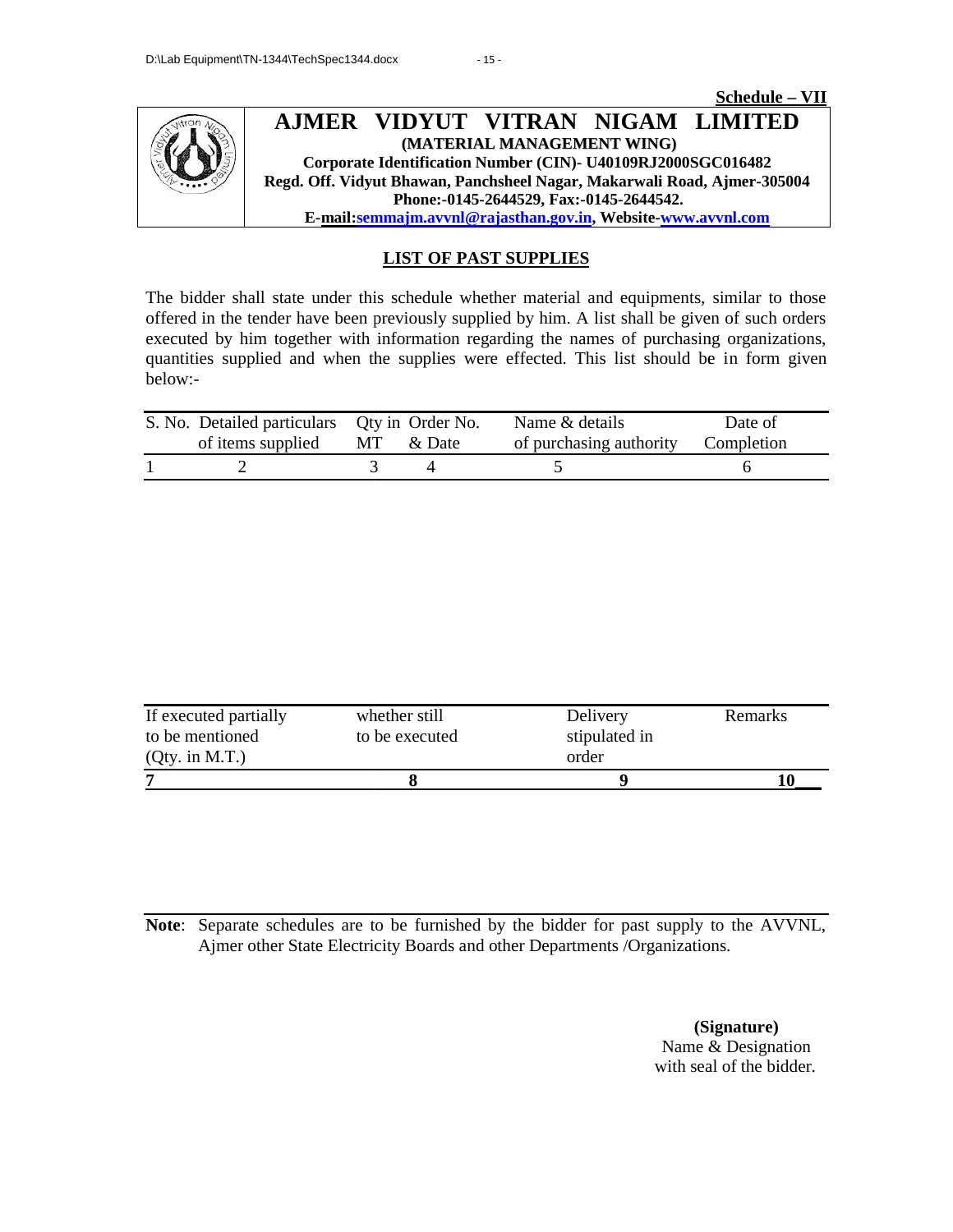



### **DELIVERY SCHEDULE PART-A**

| S. No. | <b>Particular of material</b> | <b>Delivery</b>                                                                                   |
|--------|-------------------------------|---------------------------------------------------------------------------------------------------|
|        | Supply and Commissioning      | Commencement period: One month from the date of                                                   |
|        | of Heavy Duty & Light Duty    | issue of purchase order.                                                                          |
|        | Cable/Conductor Rewinding     |                                                                                                   |
|        | Machine                       | Completion period: Within Two month after                                                         |
|        |                               | commencement period.                                                                              |
|        |                               |                                                                                                   |
|        |                               | Note: - In case ordered quantity is different than quoted quantity, then bimonthly delivery shall |
|        |                               | be adjusted proportionately. Tenders in which bimonthly delivery schedule is not indicated shall  |

### **PART-B PART-B**

| The delivery schedule of the material by the Purchaser is as mentioned hereunder:-<br><b>Particular of material</b><br>S. No.<br><b>Delivery</b><br>Supply and Commissioning<br>Commencement period: One month from the date of<br>of Heavy Duty & Light Duty<br>issue of purchase order.<br>Cable/Conductor Rewinding<br>Machine<br>Completion period: Within Two month after<br>commencement period.<br>Note: - In case ordered quantity is different than quoted quantity, then bimonthly delivery shall<br>be adjusted proportionately. Tenders in which bimonthly delivery schedule is not indicated shall<br>be ignored. |
|--------------------------------------------------------------------------------------------------------------------------------------------------------------------------------------------------------------------------------------------------------------------------------------------------------------------------------------------------------------------------------------------------------------------------------------------------------------------------------------------------------------------------------------------------------------------------------------------------------------------------------|
|                                                                                                                                                                                                                                                                                                                                                                                                                                                                                                                                                                                                                                |
|                                                                                                                                                                                                                                                                                                                                                                                                                                                                                                                                                                                                                                |
|                                                                                                                                                                                                                                                                                                                                                                                                                                                                                                                                                                                                                                |
|                                                                                                                                                                                                                                                                                                                                                                                                                                                                                                                                                                                                                                |
|                                                                                                                                                                                                                                                                                                                                                                                                                                                                                                                                                                                                                                |
|                                                                                                                                                                                                                                                                                                                                                                                                                                                                                                                                                                                                                                |
|                                                                                                                                                                                                                                                                                                                                                                                                                                                                                                                                                                                                                                |
| In case tenderer deviates from the delivery schedule mentioned by the purchaser in Part-A then<br>the delivery schedule of the material by the tenderer shall be indicated/mentioned as under:-<br>S.<br><b>Particular of material</b><br><b>Period for</b><br>Rate of supply<br>Commencement                                                                                                                                                                                                                                                                                                                                  |
| per bimonthly<br>completion of<br>No.<br>period                                                                                                                                                                                                                                                                                                                                                                                                                                                                                                                                                                                |
| delivery of                                                                                                                                                                                                                                                                                                                                                                                                                                                                                                                                                                                                                    |
| entire material<br>$\mathbf{1}$<br>Supply and                                                                                                                                                                                                                                                                                                                                                                                                                                                                                                                                                                                  |
| Commissioning of                                                                                                                                                                                                                                                                                                                                                                                                                                                                                                                                                                                                               |
| Cable/Conductor<br><b>Rewinding Machine</b>                                                                                                                                                                                                                                                                                                                                                                                                                                                                                                                                                                                    |

**Signature Name & Designation** With seal of the tenderer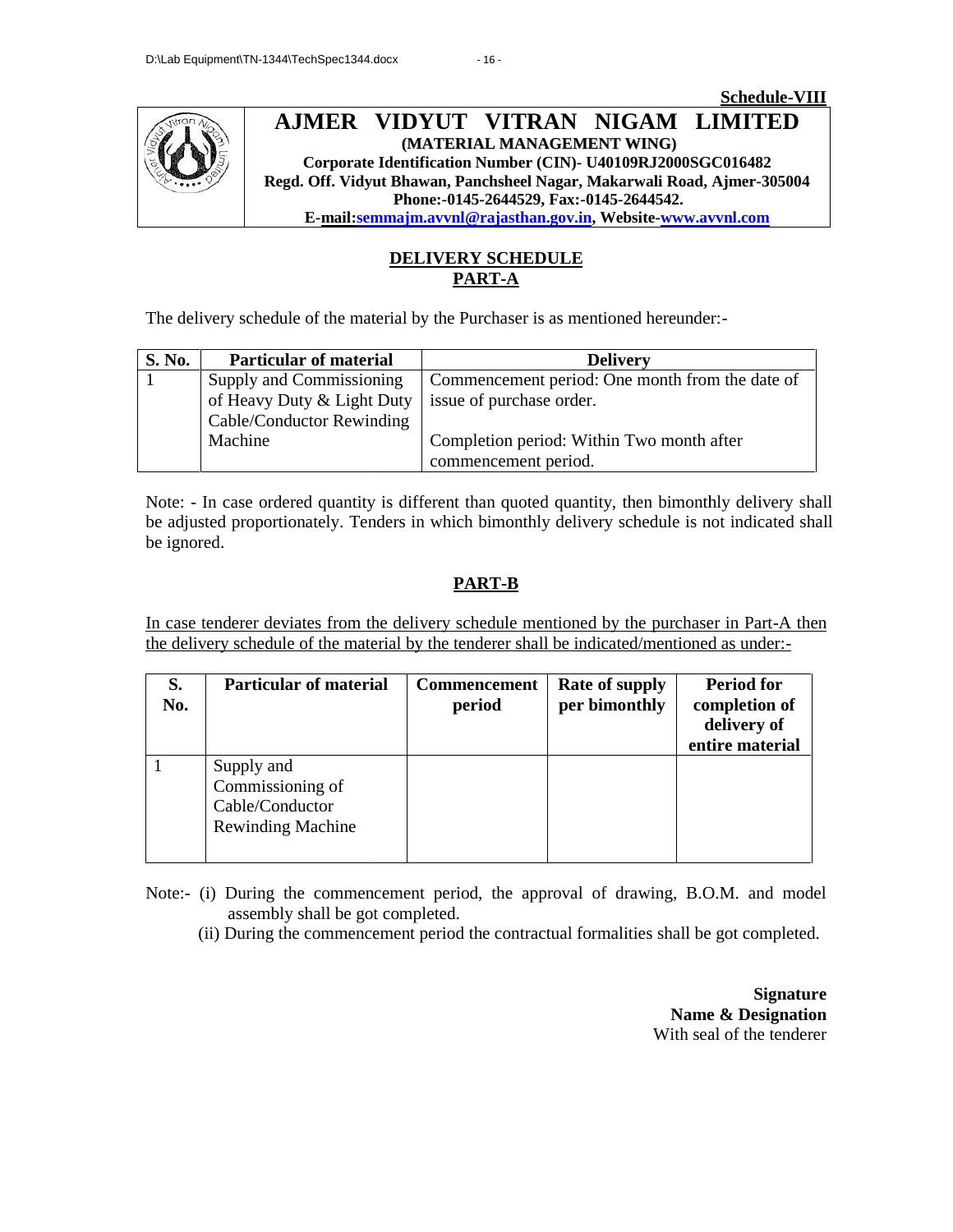

### **List of Equipments and Technical Hands Available with the Firm**<br>(To be filled in by the bidders & enclosed with the bid) **(To be filled in by the bidders & enclosed with the bid) by**

Manufacturers and/or their authorized agents who are quoting against this bid are requested to furnish the following information along-with the bid. The Purchaser will have the discretion to ignore the bid without the under noted particulars and/or ignore the bid particulars. Manufacturers and/or their authorized agents who are quoting against this bid are requested to<br>furnish the following information along-with the bid. The Purchaser will have the discretion to<br>ignore the bid without the unde

- 1. Name and Address of Manufacturer.
- 2. Place where works exist.
- 3. Details of machinery particularly with B.H.P. of each item installed.
- 4. Details of staff employed in the works.
- 5. Date when started the manufacturing of item under reference.
- 6. List of items manufactured.
- 7. Literature and drawings of items manufactured showing their description, size, design and other important technical particulars. furnish the following information along-with the bid. T<br>
ignore the bid without the under noted particulars and/or<br>
1. Name and Address of Manufacturer.<br>
2. Place where works exist.<br>
2. Details of staff employed in the wor
- 8. Details of order so far, executed along with the names of organization to whom supplied. 10. Is the workshop open for inspection by the representative of the board, if required?<br>
10. Is the workshop open for inspection by the representative of the board, if required?
- 9. Manufacturing capacity.
- 
- 11. Statement of financial resources and Banking Reference alongwith Balance- Sheet for previous two years. 11. Statement of financial resources and Banking Reference alongwith Balance- Sheet for<br>previous two years.<br>12. Testing facilities available for the manufactured articles in the testing laboratory of
- works.
- 13. Whether the Firm is a small/medium/large scale industry.
- 14. Registration No. with :-
- i. Small Scale, National/State.
- ii. DGTD
- iii. State Industries Department.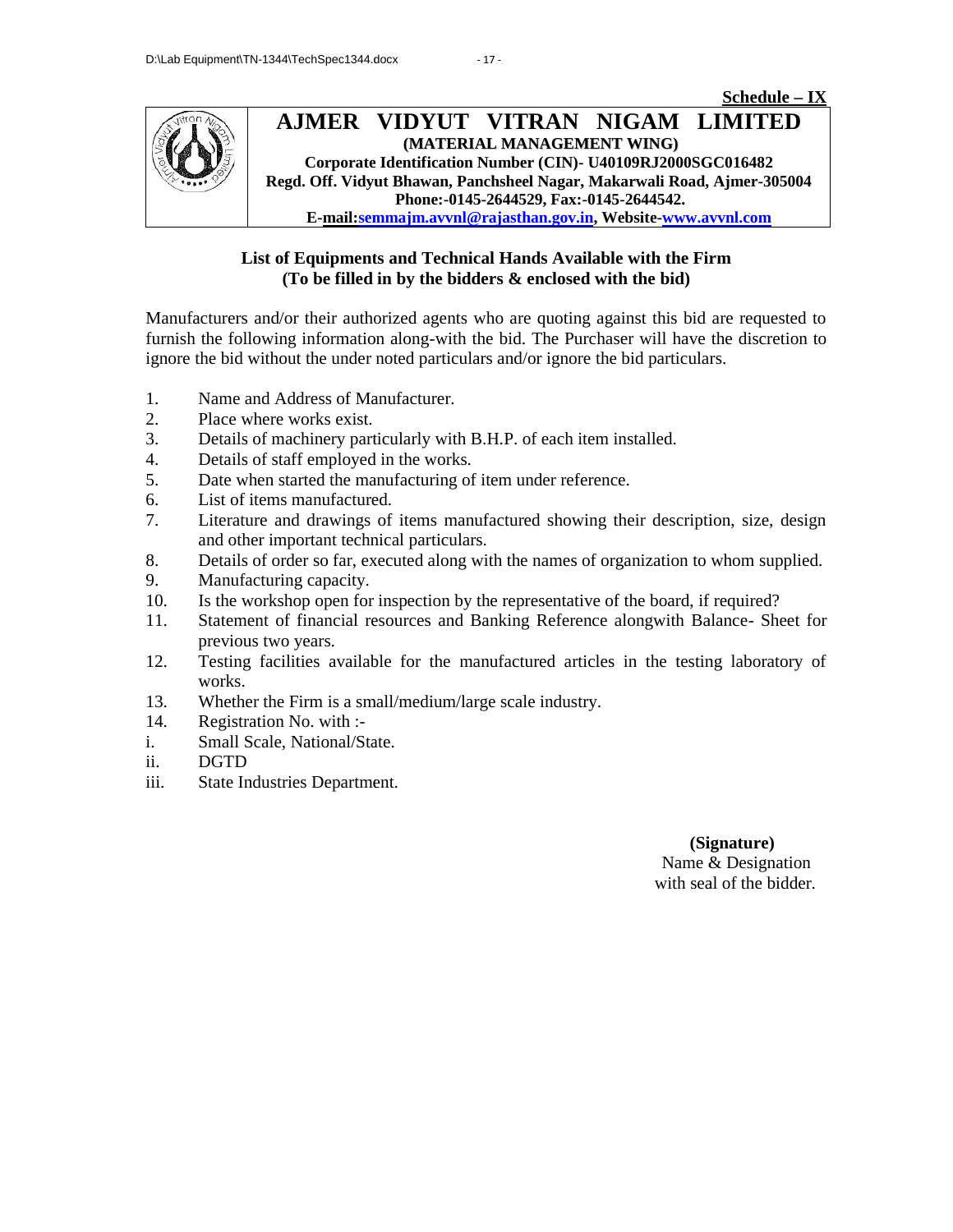### **GENERAL PARTICULARS ABOUT THE TENDER IN BRIEF**



### **AJMER VIDYUT VITRAN NIGAM LIMITED (MATERIAL MANAGEMENT WING) Corporate Identification Number (CIN)- U40109RJ2000SGC016482 Regd. Off. Vidyut Bhawan, Panchsheel Nagar, Makarwali Road, Ajmer-305004 Corporate Vidyut Nagar, Phone:-0145-2644529, Fax:-0145-2644542. E-mail:semmajm.avvnl@rajasthan.gov.in, Website-www.avvnl.com**

| <b>GENERAL PARTICULARS ABOUT THE TENDER IN BRIEF</b><br>AJMER VIDYUT VITRAN NIGAM LIMITED<br>(MATERIAL MANAGEMENT WING)<br>Corporate Identification Number (CIN)- U40109RJ2000SGC016482<br>Regd. Off. Vidyut Bhawan, Panchsheel Nagar, Makarwali Road, Ajmer-305004<br>Phone:-0145-2644529, Fax:-0145-2644542.<br>E-mail:semmajm.avvnl@rajasthan.gov.in, Website-www.avvnl.com |                |                                                                                                                                 |  |  |  |  |  |  |
|--------------------------------------------------------------------------------------------------------------------------------------------------------------------------------------------------------------------------------------------------------------------------------------------------------------------------------------------------------------------------------|----------------|---------------------------------------------------------------------------------------------------------------------------------|--|--|--|--|--|--|
| SPECIFICATION NO. AVVNL/SE(MM)/E2A4/TN-1344 FOR SUPPLY AND<br>COMMISSIONING OF CABLE/CONDUCTOR REWINDING MACHINE AGAINST<br>TENDER NOTICE NO. TN-1344.                                                                                                                                                                                                                         |                |                                                                                                                                 |  |  |  |  |  |  |
| <b>LAST DATE &amp; TIME FOR</b><br>DOWNLOADING OF TENDER<br><b>DOCUMENTS</b>                                                                                                                                                                                                                                                                                                   |                | 27.06.2019 (Up to 2.00 PM)                                                                                                      |  |  |  |  |  |  |
| LAST DATE & TIME FOR ONLINE<br>(E-TENDERING) BID SUBMISSION                                                                                                                                                                                                                                                                                                                    | $\ddot{\cdot}$ | 27.06.2019 (Up to 2.00 PM)                                                                                                      |  |  |  |  |  |  |
| DATE & TIME OF ONLINE OPENING OF<br><b>TENDER</b>                                                                                                                                                                                                                                                                                                                              | $\ddot{\cdot}$ | 28.06.2019 AT 2.30 PM                                                                                                           |  |  |  |  |  |  |
| RISL PROCESSING FEE (Non Refundable)                                                                                                                                                                                                                                                                                                                                           | $\ddot{\cdot}$ | Rs. 1180/-                                                                                                                      |  |  |  |  |  |  |
| <b>COST OF SPECIFICATION (Non</b><br>Refundable)                                                                                                                                                                                                                                                                                                                               | $\ddot{\cdot}$ | Rs. 2950/-                                                                                                                      |  |  |  |  |  |  |
| <b>VALIDITY</b>                                                                                                                                                                                                                                                                                                                                                                | $\colon$       | Upto 120 days from the next date of opening<br>of Techno-Commercial Bid.                                                        |  |  |  |  |  |  |
| BID SECURITY TO BE DEPOSITED                                                                                                                                                                                                                                                                                                                                                   | $\ddot{\cdot}$ | : Rs. 1.0 Lac<br>General Bidder<br>$\mathbf{i}$<br>ii) Sick Unit<br>: Rs. 0.50 Lac<br>iii) SSI Unit of Rajasthan: Rs. 0.25 Lac* |  |  |  |  |  |  |
| TENDERING QUANTITY                                                                                                                                                                                                                                                                                                                                                             | $\colon$       | 02 Nos. (One no. Heavy duty and One no.<br>Light Duty)                                                                          |  |  |  |  |  |  |
| CONTACT PERSON (AUTHORISED BID                                                                                                                                                                                                                                                                                                                                                 | $\ddot{\cdot}$ | Superintending Engineer (MM)                                                                                                    |  |  |  |  |  |  |
| SIGNATORY)                                                                                                                                                                                                                                                                                                                                                                     |                | AVVNL, Ajmer.                                                                                                                   |  |  |  |  |  |  |
| <b>CORRESPONDENCE ADDRESS</b>                                                                                                                                                                                                                                                                                                                                                  |                | Vidyut Bhawan, Makarwali Road,<br>Panchsheel, Ajmer.                                                                            |  |  |  |  |  |  |
| MOBILE NO.                                                                                                                                                                                                                                                                                                                                                                     |                | 9414004258                                                                                                                      |  |  |  |  |  |  |
| TELEPHONE & FAX Nos.                                                                                                                                                                                                                                                                                                                                                           | $\ddot{\cdot}$ | 0145-2644529/0145-2644542                                                                                                       |  |  |  |  |  |  |
| <b>WEBSITE &amp; E-MAIL</b>                                                                                                                                                                                                                                                                                                                                                    | $\ddot{\cdot}$ | 1. Web: www. avvnl.com                                                                                                          |  |  |  |  |  |  |
|                                                                                                                                                                                                                                                                                                                                                                                |                | Email:                                                                                                                          |  |  |  |  |  |  |
|                                                                                                                                                                                                                                                                                                                                                                                |                | 2. Web: http://risl.rajasthan.gov.in,                                                                                           |  |  |  |  |  |  |
|                                                                                                                                                                                                                                                                                                                                                                                |                | Email: info.risi@rajasthan.gov.in                                                                                               |  |  |  |  |  |  |
|                                                                                                                                                                                                                                                                                                                                                                                |                | Address of RISL:- RajCOMP Info Services Limited (RISL)                                                                          |  |  |  |  |  |  |
|                                                                                                                                                                                                                                                                                                                                                                                |                | 1st Floor, Yojana Bhawan, Tilak Marg, C-Scheme, Jaipur (Rajasthan)                                                              |  |  |  |  |  |  |
|                                                                                                                                                                                                                                                                                                                                                                                |                | Phone: 0141-5103902, 4031900 Fax: 0141-2228701                                                                                  |  |  |  |  |  |  |
|                                                                                                                                                                                                                                                                                                                                                                                |                | Web: http://risl.rajasthan.gov.in. Email: info.risi@rajasthan.gov.in                                                            |  |  |  |  |  |  |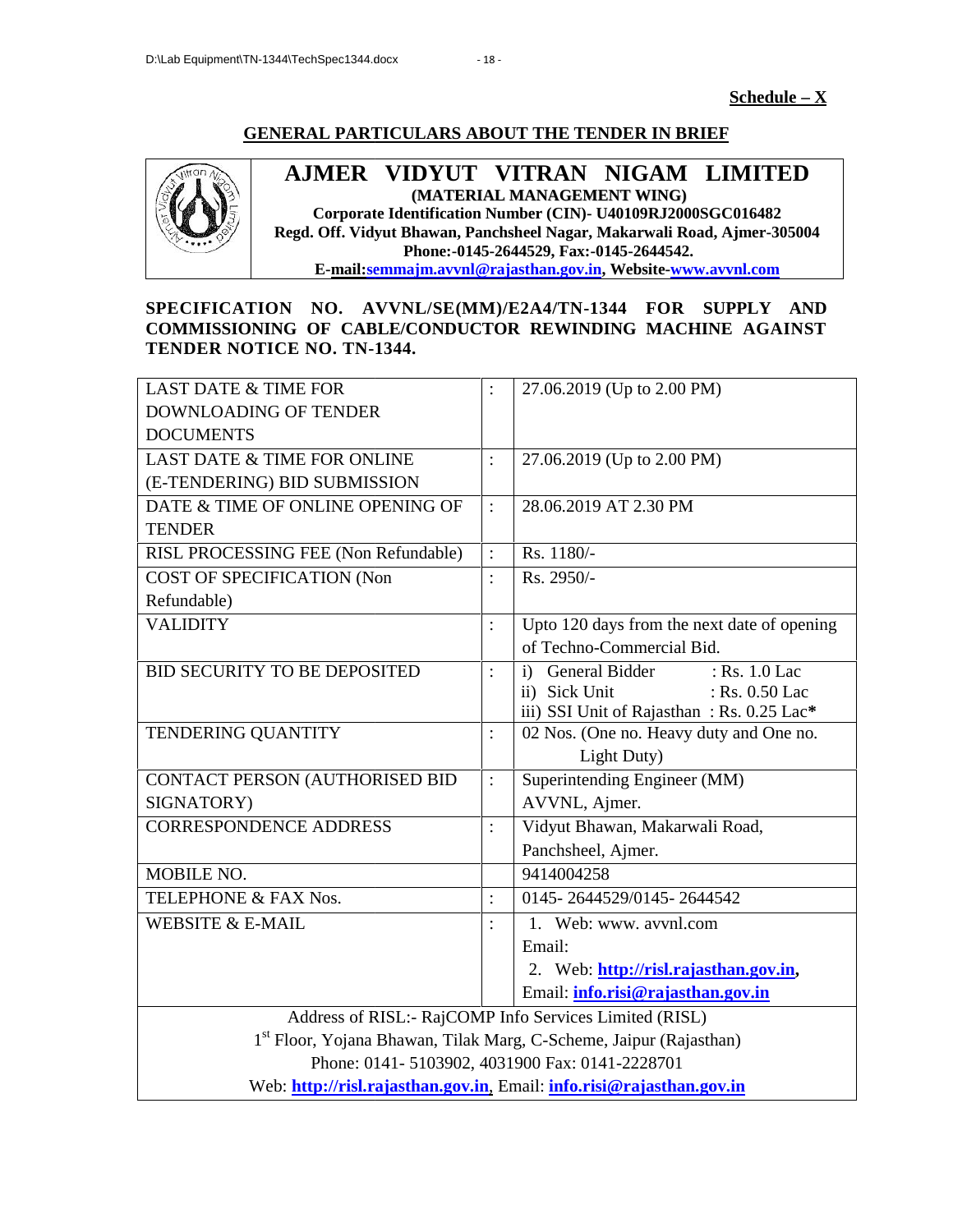**\* In case of SSI units of Rajasthan quotes less than the tendered quantity then they are required to furnish Bid Security @ 0.5% of the estimated value of quantity offered on the basis of estimated unit FOR destination price mentioned above:**

**Further while depositing the bid security amount/BG in the office of AO (EA & Cash) /AO (MM), AVVNL, Ajmer the bidders shall also furnish a certificate of SSI unit of Rajasthan/sick unit and also to submit a letter mentioning the quantity offered by them.**

**Every Micro, Small & Medium enterprises of Rajasthan shall be required to submit an affidavit of NJS of Rs. 100/- in Appendix-C, along with duly filled bid document.**

### **VERY VERY IMPORTANT**

The bids not accompanied with qualification requirement, technical requirement indicated in the specification and other requirement given here under will be considered as incomplete offer and sufficient grounds for offer to be passed over:

- 1. Capacity, capability and competency proofing documents.
	- a. Capacity /orders of similar and higher rating of tendered equipment booked as on date of biding with type and rating and construction details of equipment for which order received be indicated.
- 2. The details of testing facilities available at the works and copies of latest type test certificates, carried out on similar ITEM.
- 3. Quality assurance plan.
- 4. Complete guaranteed technical particulars, out lines and general arrangement drawings along with Bill of Material.
- 5. Bids without all Sections and Schedules shall be rejected.
- 6. Bids shall be furnished **through online**.
- 7. AVVNL has the right to reject any offer on the basis of track record of poor performance in execution of previous order / equipment supplied /after sales service while evaluating the Techno-Commercial bid.
- 8. AVVNL reserves the right to accept minor deviations in standard terms and conditions and also in technical and constructional features as specified in the technical specification **(Schedule-III).**
- 9. Deviation of any kind shall not be quoted in price bid, if found quoted, the same shall be ignored.
- 10. The following facilities are to be provided by the supplier at his own cost to the inspecting officer of Nigam (AVVNL):-
- i. Suitable accommodation.
- ii. Local conveyance between arrival point, place of stay, works and departure point.
- iii. The supplier shall assist in arranging return ticket and reservation on the request of the inspecting officer for which the payment shall be made by the inspecting officer. In case of joint inspection, single or shared double room accommodation shall be provided

**-------------------**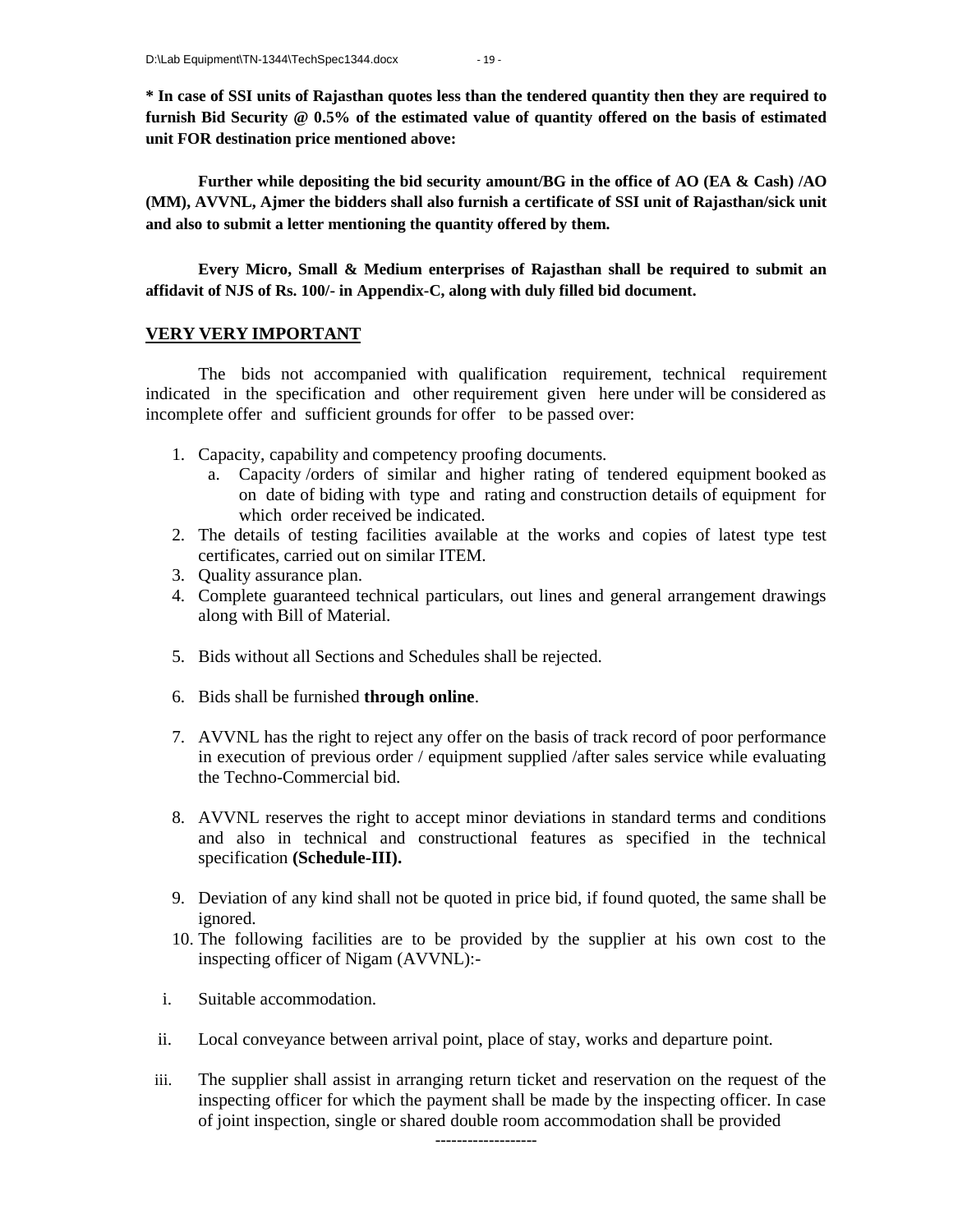### **AMENDMENT IN ITB AND GCC**

**1) Wherever EMD and Security Bank Guarantee (SBG), are appearing in the ITB, GCC & other Bidding Documents, same is hereby replaced by BID SECURITY as under:-**

### **BID SECURITY:**

**Bid security shall be 2% of the estimated value of subject matter of procurement put to bid. In case of Small Scale Industries of Rajasthan it shall be 0.5% of the quantity offered for supply and in case of sick industries, other than Small Scale Industries, whose cases are pending with Board of Industrial and Financial Reconstruction, it shall be 1% of the value of bid. Every bidder, if not exempted, participating in the procurement process shall be required to furnish the bid security as specified in the notice inviting bids.**

**In case SSI unit of Rajasthan quotes the less than the tendered quantity, then they are required to furnish Bid Security @ 0.5% of the value of the quantity offered by them, failing which bid shall be considered non-responsive.**

**The Bid Security amount (as applicable) to be paid by Demand Draft/Banker's Cheque in favour of Sr. AO (EA&Cash), AVVNL, Ajmer (payable at Ajmer) or Bank Guarantee, in specified format (Appendix-A), of a scheduled bank in favour of Superintending Engineer (MM), AVVNL, Ajmer, be deposited in the office of the Accounts Officer (MM), AVVNL, Ajmer upto 1.00 p.m. upto one WORKING day prior to schedule date of opening of respective bid.**

**The Micro, Small & Medium Scale Industries of Rajasthan and sick industries, other than Small Scale Industries, whose cases are pending before the Board of Industrial and Financial Reconstruction (BIFR) shall furnish self-attested documentary evidence duly attested by Notary to claim the above.**

**2) Wherever Performance Bank Guarantee (PBG) and Composite Bank Guarantee (CBG) are appearing in the ITB, GCC & other Bidding Documents, same are hereby replaced by PERFORMANCE SECURITY as under:-**

### **PERFORMANCE SECURITY**

- **(i) Performance security shall be solicited from all successful bidders except the department's of the State Government and undertakings, corporations, autonomous bodies, registered societies, co-operative societies which are owned or controlled or managed by the State Government and undertakings of the Central Government. However, a performance security declaration shall be taken from them. The State Government may relax the provision of performance security in particular procurement or any class of procurement.**
- **(ii) The amount of performance security shall be five percent of the amount of supply order in case of procurement of goods and services and ten percent of the amount of work order in case of procurement of works. In case of Small Scale Industries of Rajasthan it shall be one percent of the amount of quantity ordered for supply of goods and in case of sick industries, other than Small Scale Industries, whose cases are pending before the Board of Industrial and Financial Reconstruction (BIFR), it shall be two percent of the amount of supply order.**
- **3) The provision regarding performance security shall remain as per rule 75 of RTPP rule-2013.**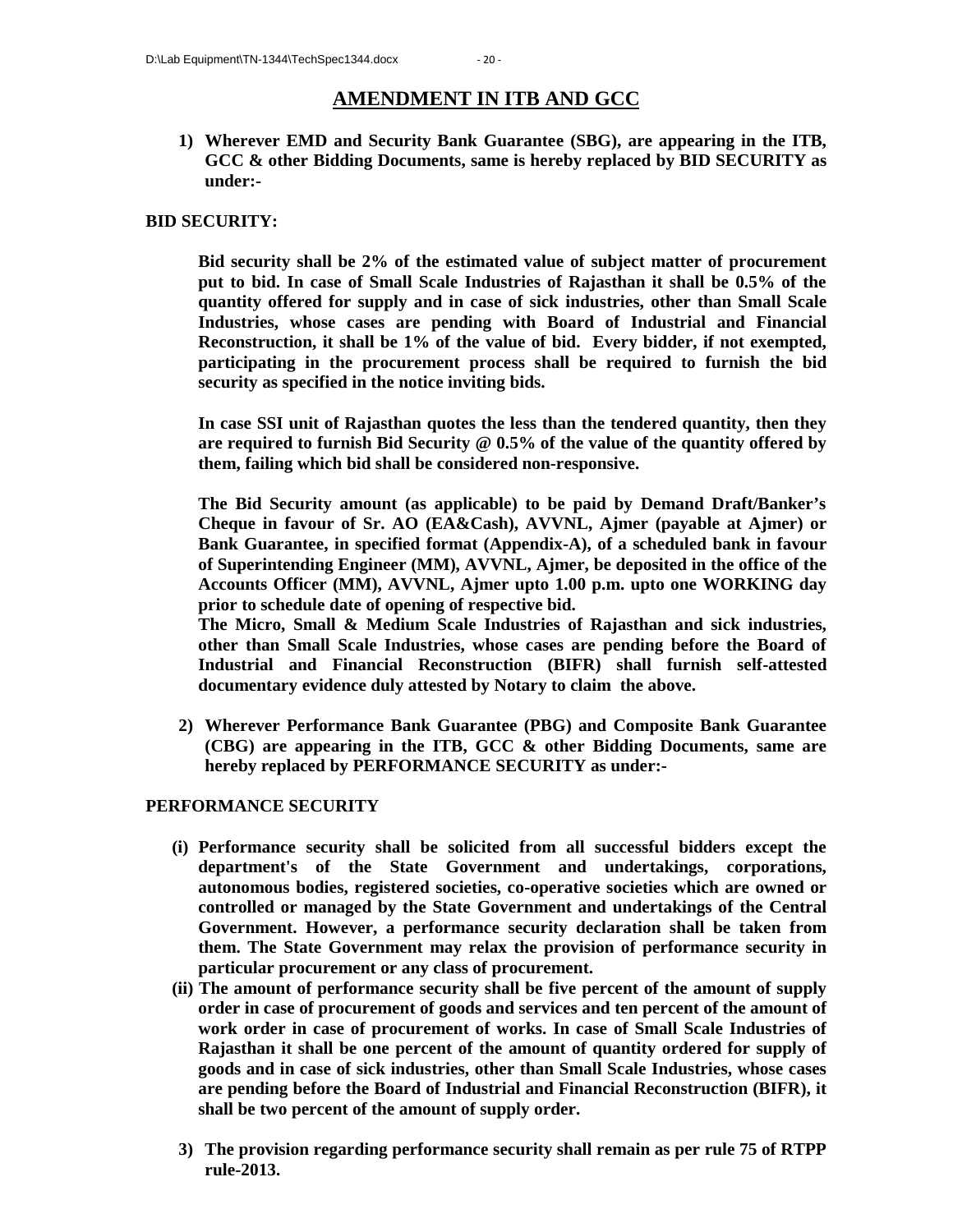#### **4) VENDOR REGISTERATION**

**The relaxation/exemption given to the registered vendors of the Nigam in respect of EMD/SBG, wherever appearing in the ITB, GCC & other Bidding documents, are hereby WITHDRAWN.**

- **5) The indirect taxes i.e. Excise Duty, Service Tax, VAT/CST, Entry Tax etc. mentioned in G.C.C., may now be read as G.S.T.**
- **6) In the clause no. 1.43 of GCC, the word appearing as "30 days" be substituted with "45 days."**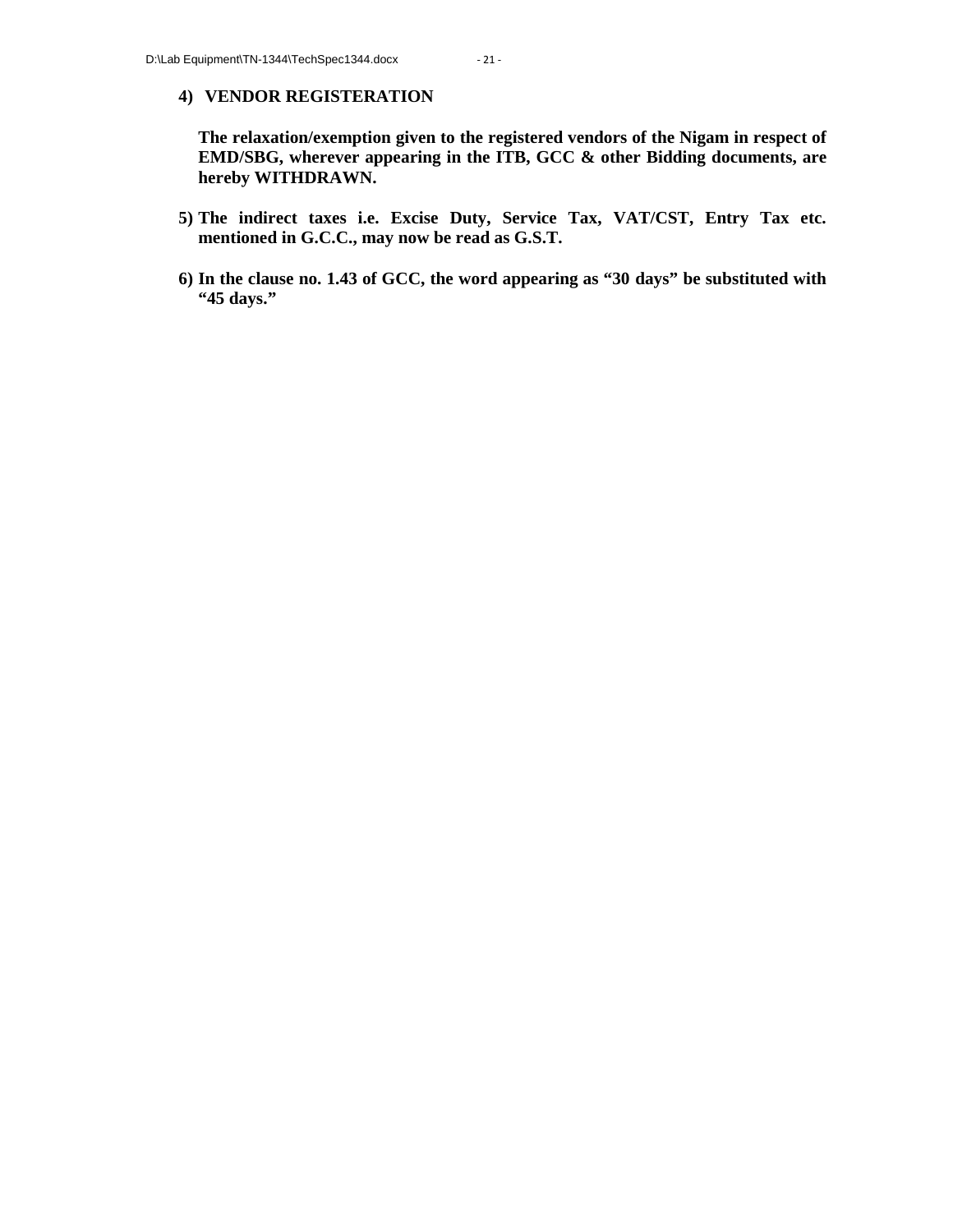#### **Appendix-A**

#### **PERFORMA OF BANK GUARANTEE FOR BID SECURITY**

(Bank Guarantee in lieu of Bid security on non-judicial Stamp Paper of Rajasthan State of 0.25% of the B.G value or Rs. 25,000/- , whichever is less)

To,

The Superintending Engineer (MM), Ajmer Vidyut Vitran Nigam Limited, Ajmer.

1. Whereas ……………………..(name of the Bidder) (hereinafter called "the Bidder") has submitted its bid dated………….(date of submission of bid) for ………..………..(name of contract/ Name of the material with Bid no.)(hereinafter called " the Bid").

2. KNOW ALL PEOPLE by these presents that WE……………..(name of bank) of ……………..(name of country), having our registered office at………………….. (addresses of bank) (hereinafter called "the Bank"), are bound unto………………….. (name of Purchaser) (hereinafter called " the Purchaser") in the sum of Rs.\*\_\_\_\_\_\_\_\_\_\_\_\_ for which payment well and truly to be made to the said Purchaser, the Bank binds itself, its successors, and assigns by these presents. Sealed with the Common Seal of the said Bank this ……………day of ……………20…………

3. THE CONDITIONS of this obligation are:

(i) If the Bidder withdraws its Bid during the period of bid validity specified by the Bidder in the Bid Form; or

(ii)If the bidder refuses to accept the correction of error in his Bid; or

(iii)If the Bidder, having been notified of the acceptance of its Bid by the purchaser during the period of bid validity:

- (a) Fails or refuses to execute the Contract Agreement within the time specified in purchase/work order, if required, or
- (b) Fails or refuses to furnish the performance security within the time specified in purchase/work order in accordance with the GCC, or
- (c) Fails to commence supply of goods or services or execute work as per purchase/work order within time specified.

(iv) If the bidder breaches any provision of the Code of Integrity specified in the RTPP Act and Chapter VI of the RTPP Rules.

4. We undertake to pay to the purchaser up to the above amount upon receipt of its first written demand, without the purchaser having to substantiate its demand, provided that in its demand the Purchaser will note that the amount claimed by it is due to it owing to the occurrence of one or all of the three conditions specifying the occurred condition or conditions.

5.The decision of the SUPERINTENDING ENGINEER (MM), AJMER VIDYUT VITRAN NIGAM LIMITED, AJMER shall be final whether breach has been committed on the right to demand the amount of guarantee from us which has accrued to the purchaser.

6. This guarantee shall not cease or determine, if the purchaser grants time or indulgence or vary the terms of the contract with the Contractor or without our consent or knowledge.

7. The guarantee herein contained shall not be affected by any change in the constitution of the Contractor.

8. We……………………further undertake not to revoke this guarantee during its currency except with the previous consent of the SUPERINTENDING ENGINEER (MM),AJMER VIDYUT VITRAN NIGAM LIMITED, AJMER.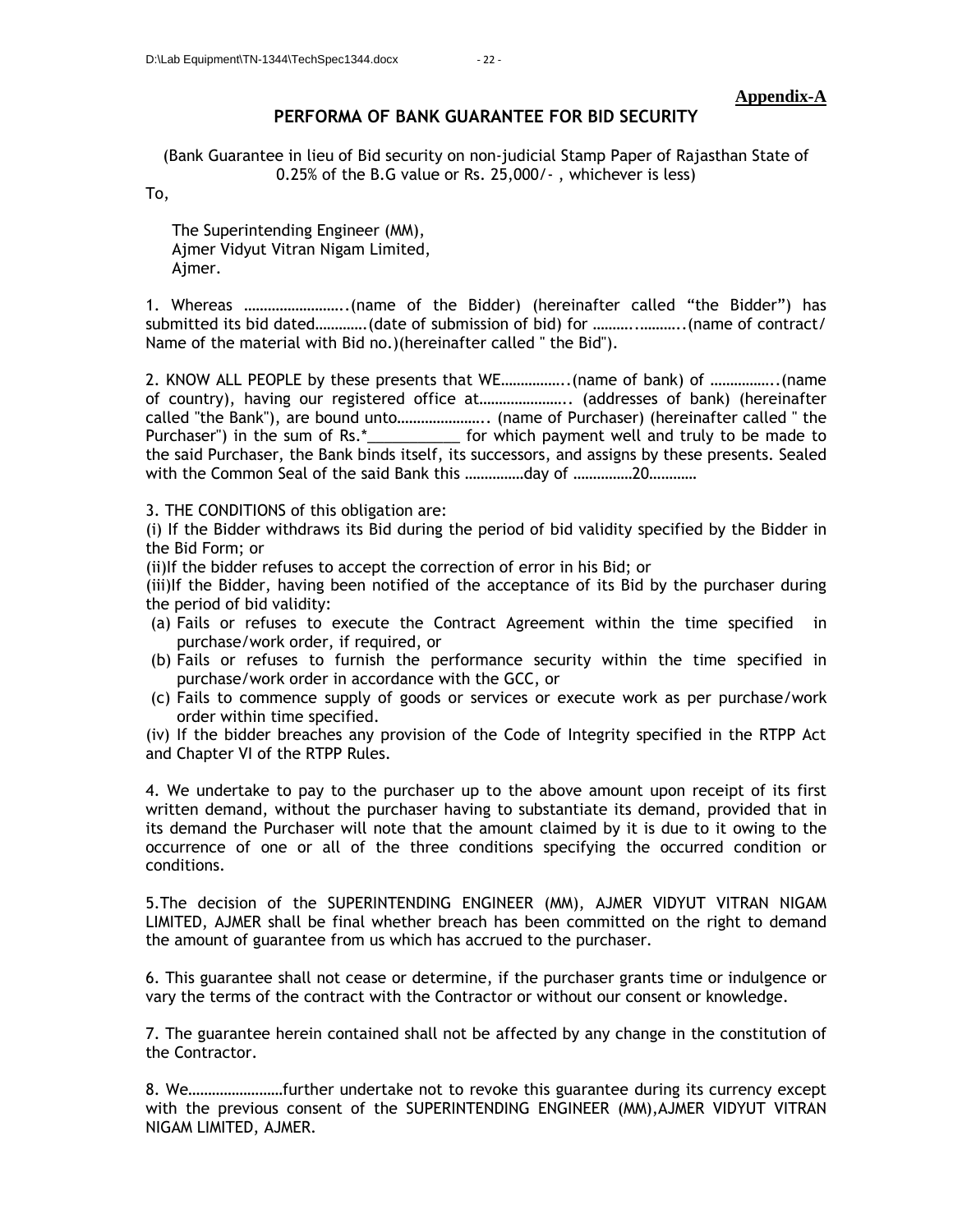9. All disputes arising under the said guarantee between the Bank and the Nigam or between the Contractor and the Nigam pertaining to the guarantee, shall be subject to the jurisdiction of Courts in Ajmer, Rajasthan alone.

10. This guarantee will remain in force up to and including one hundred eighty (180) days after the date of the opening of bids, i.e. up to ………………., with a further grace period of Ninety (90 ) days and any demand in respect thereof should reach the Bank not later than the above date.

> Yours faithfully, Bankers (EXECUTENT)

Signed by the above named Bank in presence of :-

(Signature with full Name and Address)

Witness :

1.\_\_\_\_\_\_\_\_\_\_\_\_\_\_\_\_\_\_\_

2.\_\_\_\_\_\_\_\_\_\_\_\_\_\_\_\_\_\_\_

Attested by Notary Public, First Class Magistrate or directly confirmed by the executing bank.

\* The Bidder should insert the amount of the guarantee in words and figures denominated in the currency of bid.

Note1 :- In case the bid is submitted by a Joint Venture, the Bid Bank guarantee shall be in the name of Lead partner or in the name of joint venture partners submitting the Bid covering all the partners of the joint venture.

-------------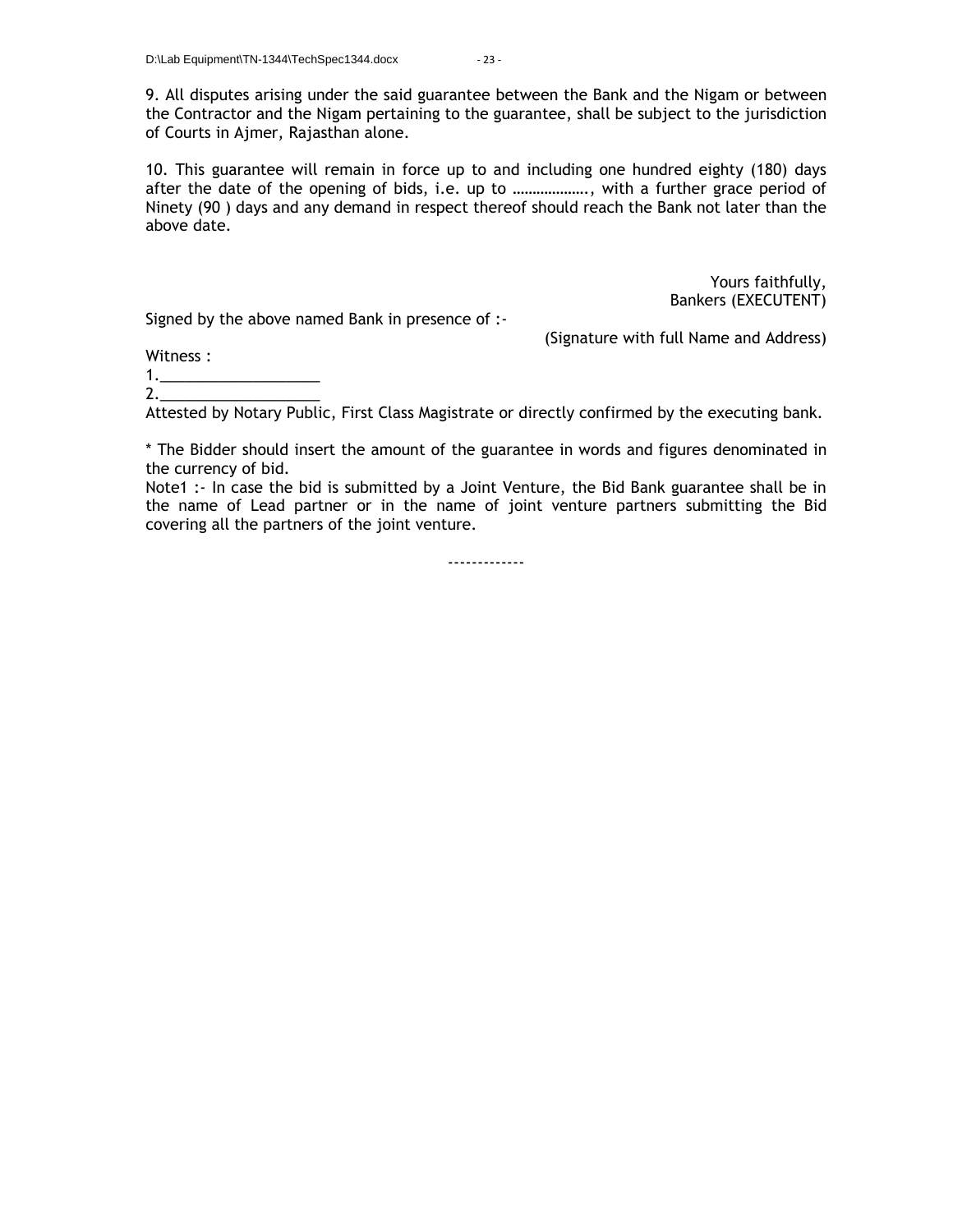**Appendix-B**



# **AJMER VIDYUT VITRAN NIGAM LIMITED**

**(MATERIAL MANAGEMENT WING) Corporate Identification Number (CIN)- U40109RJ2000SGC016482 Regd. Off. Vidyut Bhawan, Panchsheel Nagar, Makarwali Road, Ajmer-305004 Phone:-0145-2644529, Fax:-0145-2644542. E-mail: semmajm.avvnl@rajasthan.gov.in, Website-www.avvnl.com**

### **DETAILS OF BANK FOR RTGS FOR FURNISHING BID SECURITY/BANK GUARANTEE**

|                  | Account No.                                                  | 61186312571                                                    |
|------------------|--------------------------------------------------------------|----------------------------------------------------------------|
| $\overline{2}$ . | <b>Account Holder Name</b>                                   | Sr. Accounts Officer (EA & Cash)                               |
| 3.               | Bank Name & Branch                                           | State Bank of India Collectorate Branch,<br>Jaipur (Rajasthan) |
| 4.               | <b>IFS</b> Code                                              | SBIN0031026                                                    |
| 5.               | Phone No. of Sr. Accounts<br>Officer (EA & Cash) AVVNL Ajmer | 0145-2642532                                                   |
| 6.               | Email ID of Sr. Accounts<br>Officer (EA & Cash) AVVNL Ajmer  | sraoeacash313@gmail.com                                        |
| 7.               | <b>GSTIN</b> of Ajmer Discom                                 | 08AACCA8562EIZP                                                |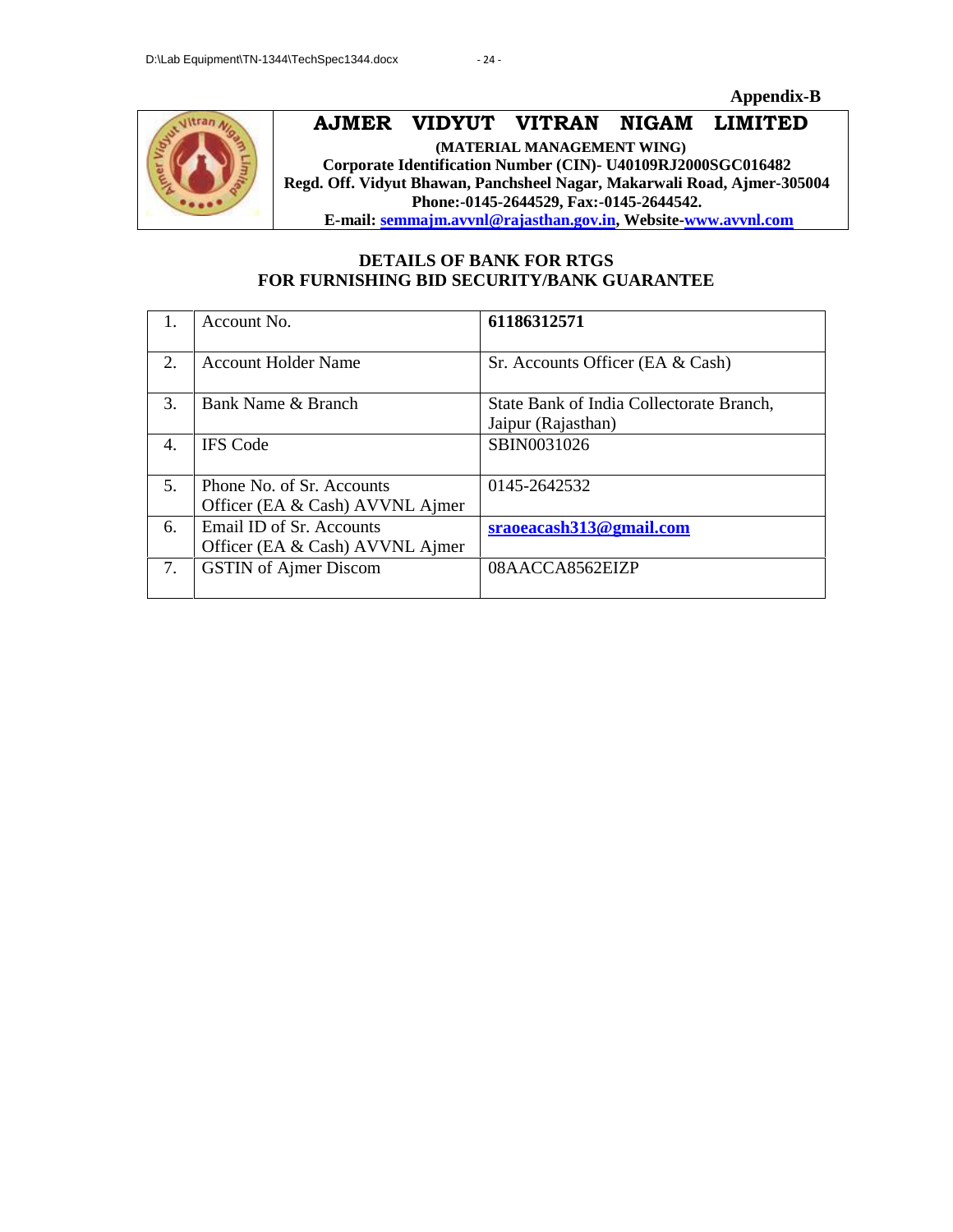#### **Appendix-C**

**Format of Affidavit for MSME Unit**

(On Non-Judicial Stamp Paper of Rs. 100/- attested by Notary Public/ First Class

Magistrate)

### **TN-1344**

| affirm and declare that : |  |  |
|---------------------------|--|--|

(a) My/Our above noted enterprise M/s ................... has been issued acknowledgement of Entrepreneurial Memorandum Part-II by the District Industries Center .................................. The acknowledgement No. is ................... dated .................. and has been issued for manufacture of following items:

- Name of Item Production Capacity (Yearly)
- (i)
- (ii)
- (iii)
- (iv)
- (v)
- (b) My/Our above noted acknowledgement of Entrepreneurial Memorandum Part II has not been cancelled or withdrawn by the Industries Department and that the enterprise is regularly manufacturing the above items.
- (c) My/Our enterprise is having all the requisite plant and machinery and is fully equipped to manufacture the above noted items.
- (d) The present status of the firm is as per acknowledgment of Entrepreneurial Memorandum Part-II issued on the date of District Industries Center, \_\_\_\_\_\_\_\_\_.

Place Signature of Proprietor/Director/

Authorized Signatory with Stamp and Date

### **VERIFICATION**

|    | S/o |                                         |  |
|----|-----|-----------------------------------------|--|
| at |     | Proprietor/ Partner/ Director of M/s    |  |
|    |     | verify and confirm that the contents at |  |

(a), (b), (c) & (d) above are true and correct to the best of my knowledge and nothing has been concealed therein. So, help me God.

### **DEPONENT**